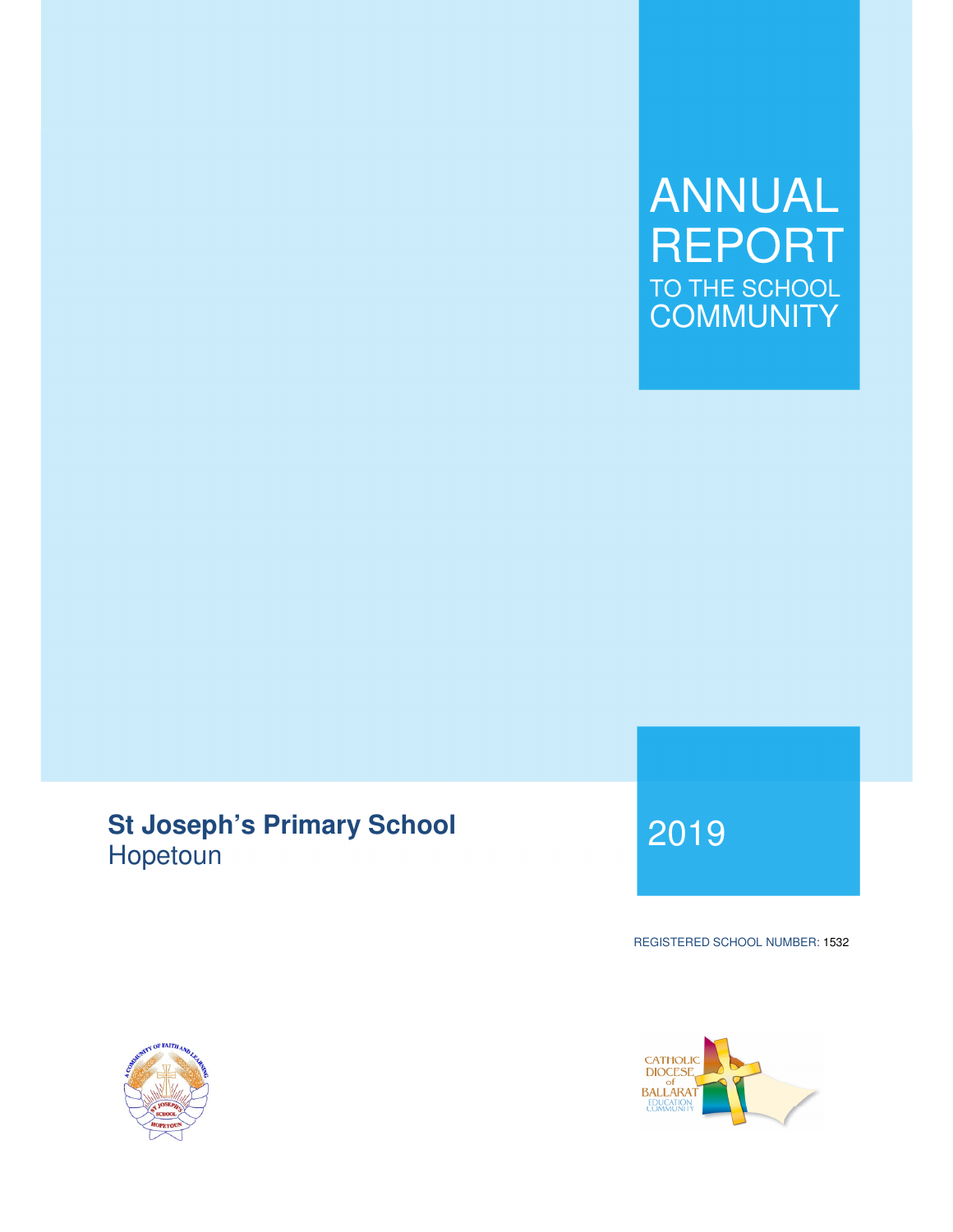## **Contents**

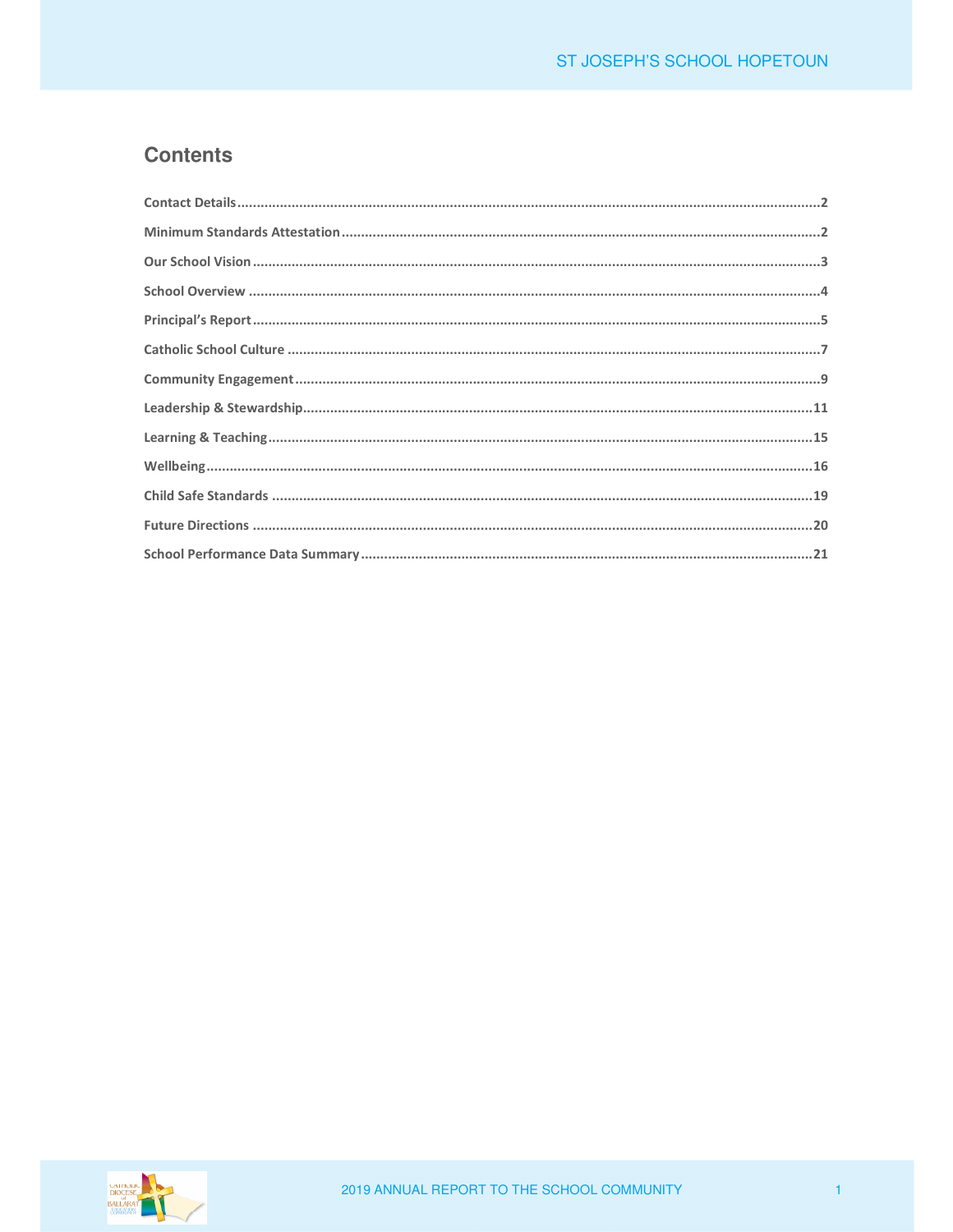## **Contact Details**

| <b>ADDRESS</b>                                 | 33 Lascelles St<br>Hopetoun VIC 3396 |
|------------------------------------------------|--------------------------------------|
| <b>PRINCIPAL</b>                               | Miss Cynthia Maiden                  |
| <b>PARISH PRIEST</b>                           | Mon. Glynn Murphy                    |
| <b>SCHOOL ADVISORY</b><br><b>COUNCIL CHAIR</b> | Mr Patrick Hallam                    |
| <b>TELEPHONE</b>                               | $(03)$ 5083 3296                     |
| <b>EMAIL</b>                                   | principal@sjhopetoun.catholic.edu.au |
| <b>WEBSITE</b>                                 | www.sjhopetoun.catholic.edu.au       |
| <b>E NUMBER</b>                                | 2055                                 |

## **Minimum Standards Attestation**

I, Cynthia Maiden attest that St Joseph's School is compliant with:

- All of the requirements for the minimum standards and other requirements for the registration of schools as specified in the *Education and Training Reform Act 2006 (Vic)* and the *Education and Training Reform Regulations 2017 (Vic)*, except where the school has been granted an exemption from any of these requirements by the VRQA
- Australian Government accountability requirements related to the 2019 school year under the *Australian Education Act 2013 (Cth)* and the *Australian Education Regulations 2013 (Cth)*
- The Child Safe Standards prescribed in Ministerial Order No.870 Child Safe Standards, Managing Risk of Child Abuse in School.

9 th June 2020

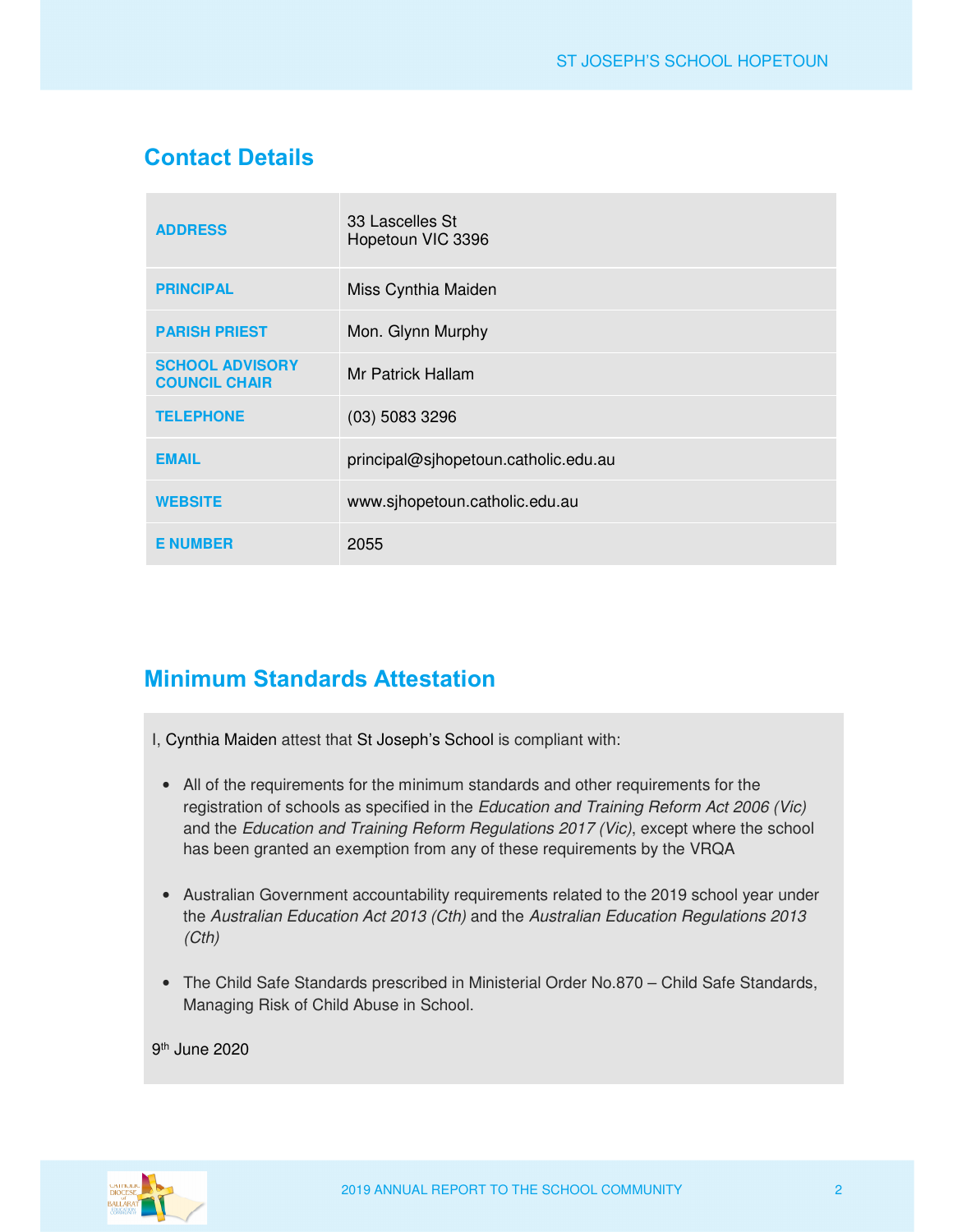## **Our School Vision**

#### **Vision Statement**

*St. Joseph's School is an inclusive community of faith and learning with Christ at its centre. It will educate its students to be of service to society in the Catholic tradition of love, faith and hope.* 

#### **Mission Statement**

*As a Christ centred school we celebrate our Catholic beliefs, values, practices and traditions.* 

*As an educational institution we:* 

- *Will support the development of the whole person.*
- *Will provide a comprehensive curriculum, which challenges all students in their pursuit of success.*
- *Will cater for the varied learning styles of our students.*
- *Will be a child safe school by providing a physical and online environment that is happy, safe and welcoming.*
- *Will respect the dignity of the individual and value the participation and contribution of all.*
- *Will work in partnership with parents, the parish and the wider community.*
- *Will encourage our students to make a difference in the local, national and global communities in which they live.*

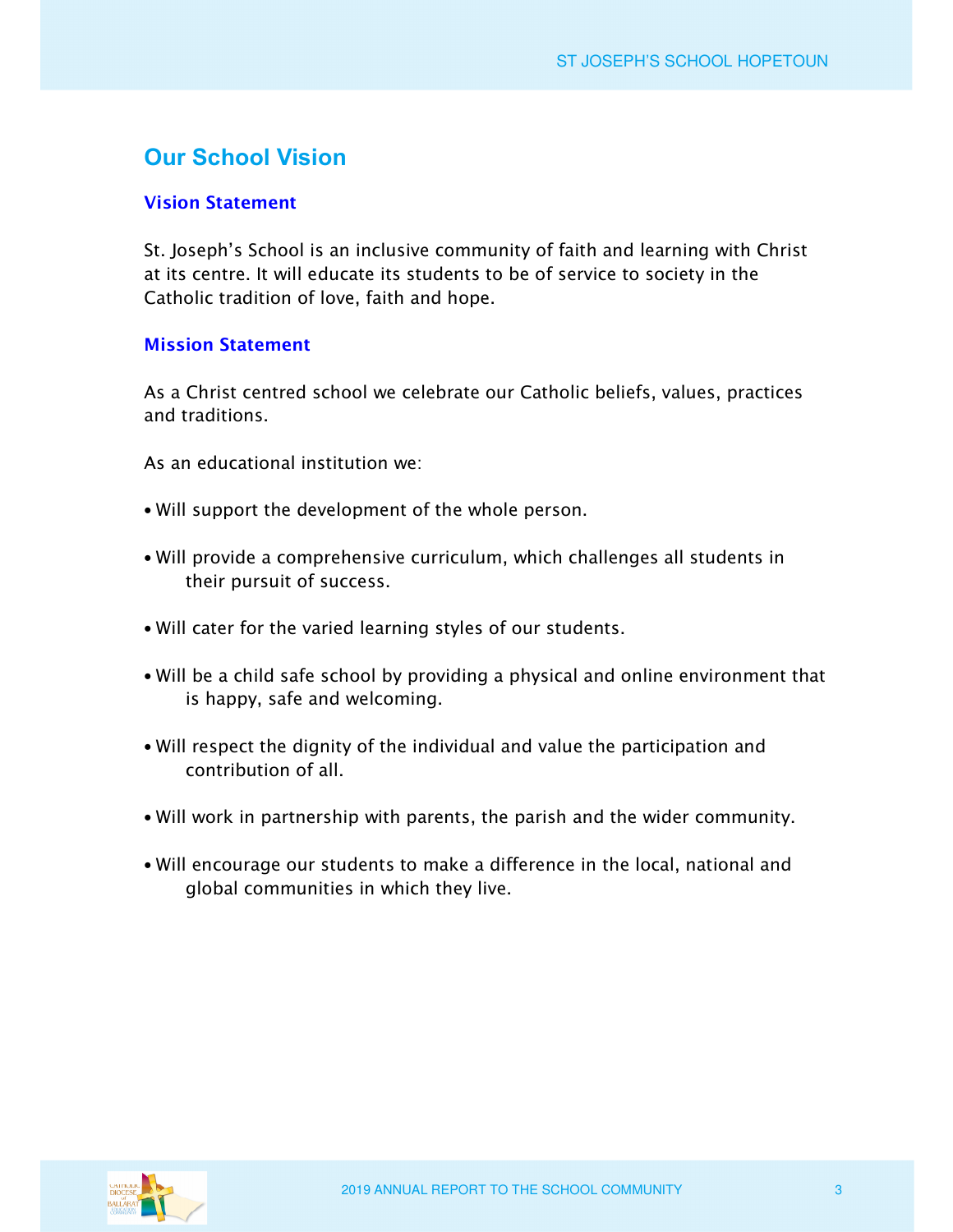### **School Overview**

St. Joseph's Primary School is a faith community, which is committed to Catholic Education. The school presents young people a way of understanding themselves and the world in which they live, which is founded on the teachings of Jesus Christ in the gospel.

St. Joseph's School began in 1955 with two Josephite nuns and sixty-eight children. The school was officially blessed and opened on the 12<sup>th</sup> December 1954 by the Most Reverend J.P. O'Collins, D.D. Bishop of Ballarat. The school and area was indeed fortunate to obtain the services of the Sisters of St. Joseph an order founded by Saint Mary of the Cross McKillop, which was dedicated to the education and service of the poor and underprivileged and those in remote and isolated areas. The nuns remained teaching in the school in the role of Principal / teacher until 1988 when the first lay Principal was appointed. December 1988 marked the end of the untiring dedicated service of the Josephite nuns to St. Joseph's School.

Under the spiritual leadership and guidance of our parish priest the school is serviced by a staff of dedicated lay teachers, office personnel, learning support officers, the School Advisory Council, and a supportive parent body. All involved with our school work to promote and implement the Vision and Mission of the school.

Education at St. Joseph's is a partnership which involves parents and families, staff, the local parish and town communities and government.

The basic philosophy at St. Joseph's is to develop the self esteem of all children and to provide for their individual needs. We offer a comprehensive education that will help children develop a consistent set of beliefs and values: an education that is committed to both spiritual and moral development and the provision of knowledge and skills for the future.

The nature of our school community is diverse, drawing from both the rural and town sectors of the Hopetoun district. The socio-economic makeup of the school community is likewise diverse and also fluctuating, representing a wide range of situations and circumstances. The school, in its work, strives to provide an appropriate education in faith and life for all who are entrusted to its care.

#### **Enrolments:**

The 2019 school year started with 39 students, which was 2 more than our enrolment prediction for the year.

End of year statistics:

 Boys: 16 Girls: 23 Total: 39 No of Families: 21

In 2019, Foundation/Grade 1/Grade 2 students were in Room 1, Grades 3/4/5/6 students were in Room 2.

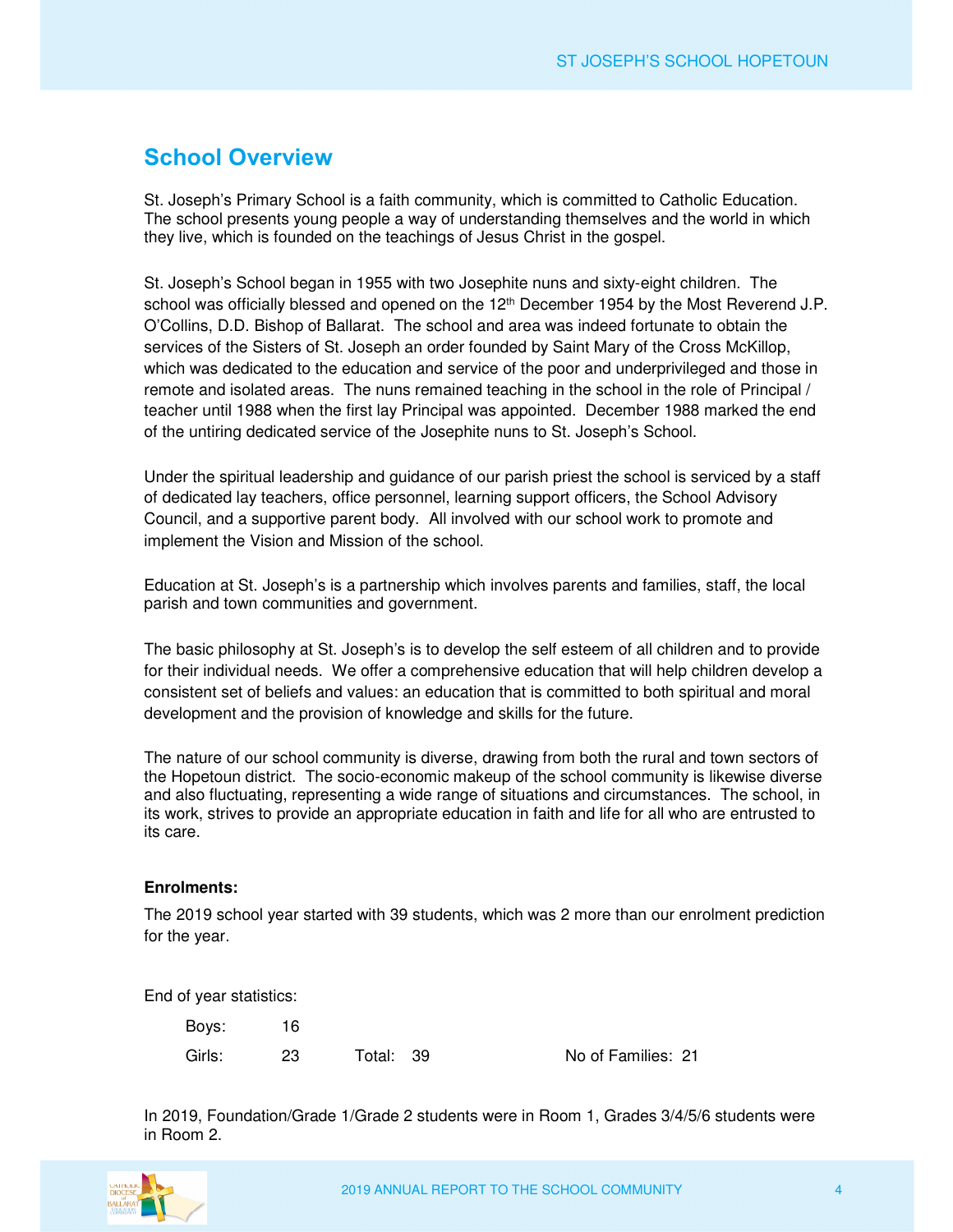## **Principal's Report**

2019 proved to be a very busy and successful year at St Joseph's School. The school continued to benefit from our strong links with the Southern Mallee Lakes cluster which saw our students joining for sporting events and camps.

Our students performed very well on the sporting front throughout the year. The swimming program at the start of the school year was a great success with all students extending their confidence and skills in the pool.

We had three students who were awarded with Age Champion at the Southern Mallee Lakes swimming carnival and three other students who were placed in the championship event; a great achievement! As a result of this carnival nine students qualified to represent Southern Mallee Lakes at the Little Desert Carnival in Horsham. From this carnival four students qualified to participate in the Greater Western carnival.

The Southern Mallee Lakes Cross Country took place in Beulah in Term 2. All students acquitted themselves well and are to be congratulated on their efforts. We had three Age Champion and four other students filled placings. Three students qualified for the Little Desert Zone Cross Country in Kaniva as a result of the inter-school event. Following Kaniva, one student qualified for Greater Western Cross Country and then for the State Cross Country, which was held in Melbourne; a terrific achievement!

On the Athletics front, students spent much of their sport time practising for athletics during Term 3 and all students are to be congratulated for their effort and participation in the interschool athletics carnival. One student was awarded Age Champion at the carnival. We had five students qualify to compete in the Little Desert Zone athletics carnival as a result of this carnival. Following the Little Desert Carnival, we had one student qualify in two events for the Greater Western Carnival held in Ballarat.

In addition to this, senior students also participated in the Football and Netball trials, where five students were selected to represent Southern Mallee Lakes at the Lightning Premiership held in Horsham. Room 2 students participated in a golf clinic conducted by Golf Victoria in Term 2. As a result of this clinic a team of four students was selected to participate in the Primary School Golf Tournament held at Warracknabeal at the end of Term 3.

Camps and Excursions were a highlight for children in all year levels. Grade 3/4/5/6 students participated in an overnight camp to Halls Gap. Students enjoyed a tour of the Murra Warra Wind Farm on the way to Halls Gap before a visit to the Zoo where they got up close and personal with a snake. Other activities included watching a glass blower at work, learning about the sustainability practises of 5 Ducks Farm and visiting the Alpaca and Organic Vegetable farm. Students also enjoyed a game of mini-golf before returning home.

Grade 5/6 students joined students from our Southern Mallee Lakes cluster schools for their Melbourne camp. Students enjoyed a trip to the Melbourne Zoo, the Aquarium, The Channel to compose their own music, the Shrine of Remembrance, ten-pin bowling, Eureka Skydeck, the Science & Discovery Centre, a river cruise back into the city, tour of the MCG and a visit to the Victoria Markets. It was a terrific four days with all students returning home very tired.

The Room 1 students went to Horsham for their annual excursion. They enjoyed a tour and workshop at the Horsham Regional Art Gallery before participating in a competitive game of ten-pin bowling.

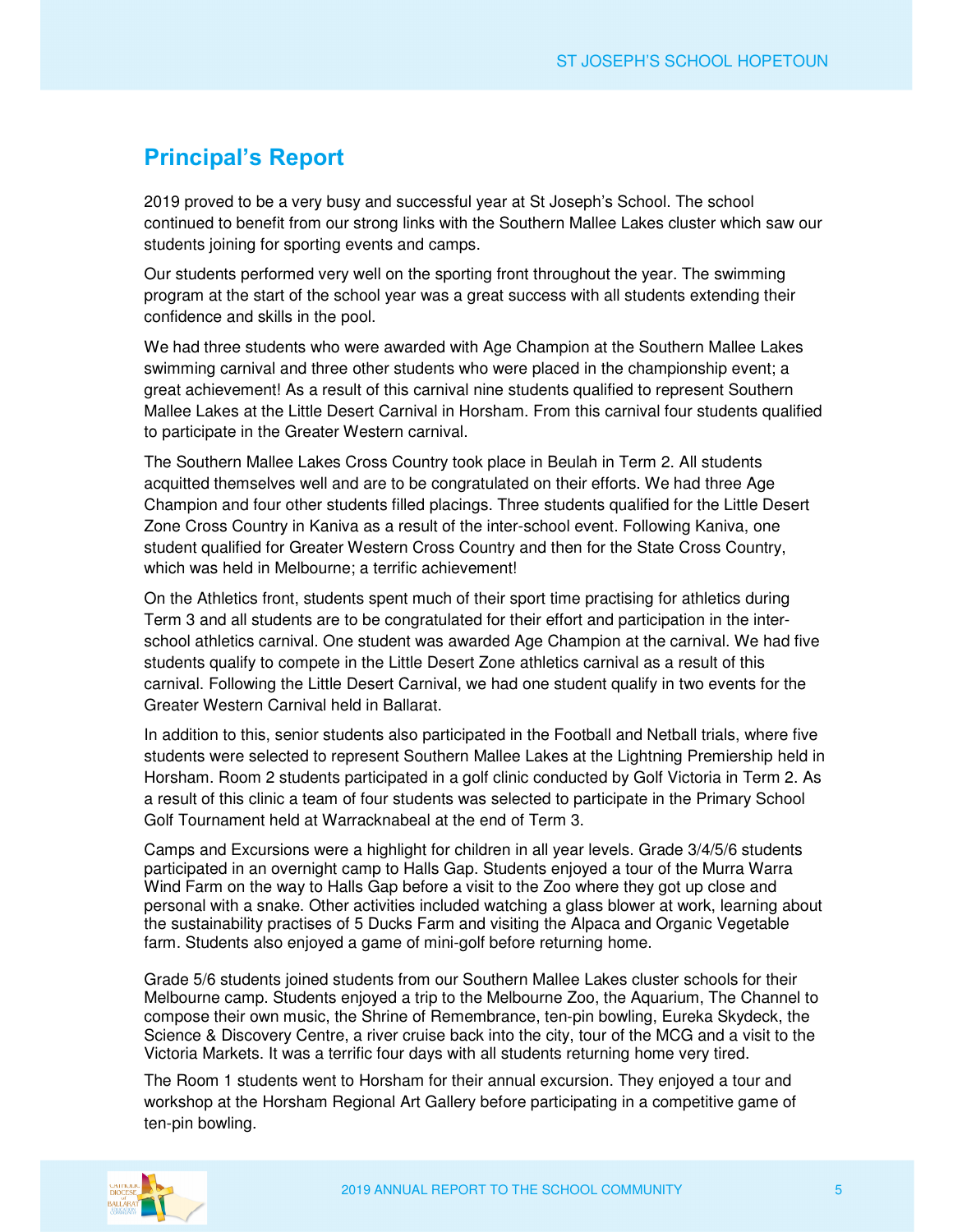St Joseph's continued to enjoy the strong support of the parent community and wider community through fundraising and attendance at special events. Our parent community were also involved in our School Review process with the School Advisory Council actively contributing to the preparation of the school's Self-reflection report and a large number of parents meeting with the review panel as part of the review process.

June saw the construction of a shade structure over our existing playground equipment. This provides students with shelter from the elements when they are playing on the equipment or in the sand.

2019 saw many changes on the staffing front. Ms Penelope Flower left at the end of Term 1. At the end of the year we bid a fond farewell to Room 1 teacher Miss Jacinta Rowles and Learning Support Officers Cathy Roberts and Noleen Hofmaier.

In August we welcomed a student teacher, Ms Brittney Mole, from ACU Melbourne to our school for four weeks. It was an absolute pleasure to have Ms Mole as part of our school community for this time. Unfortunately, we were unable to attract her to apply for our vacant teaching position.

At the end of the year we farewelled eight Grade 6 students. These students had all grown into responsible, resilient and thoughtful young citizens. Whilst it was somewhat sad to be farewelling them from St Joseph's School it was also exciting to see them moving onto secondary college with such a wonderful grounding.

A very sincere thank you to all in our school community -students, staff, parents, wider family members and parishioners for your support throughout 2019 in helping to make it such a successful year.

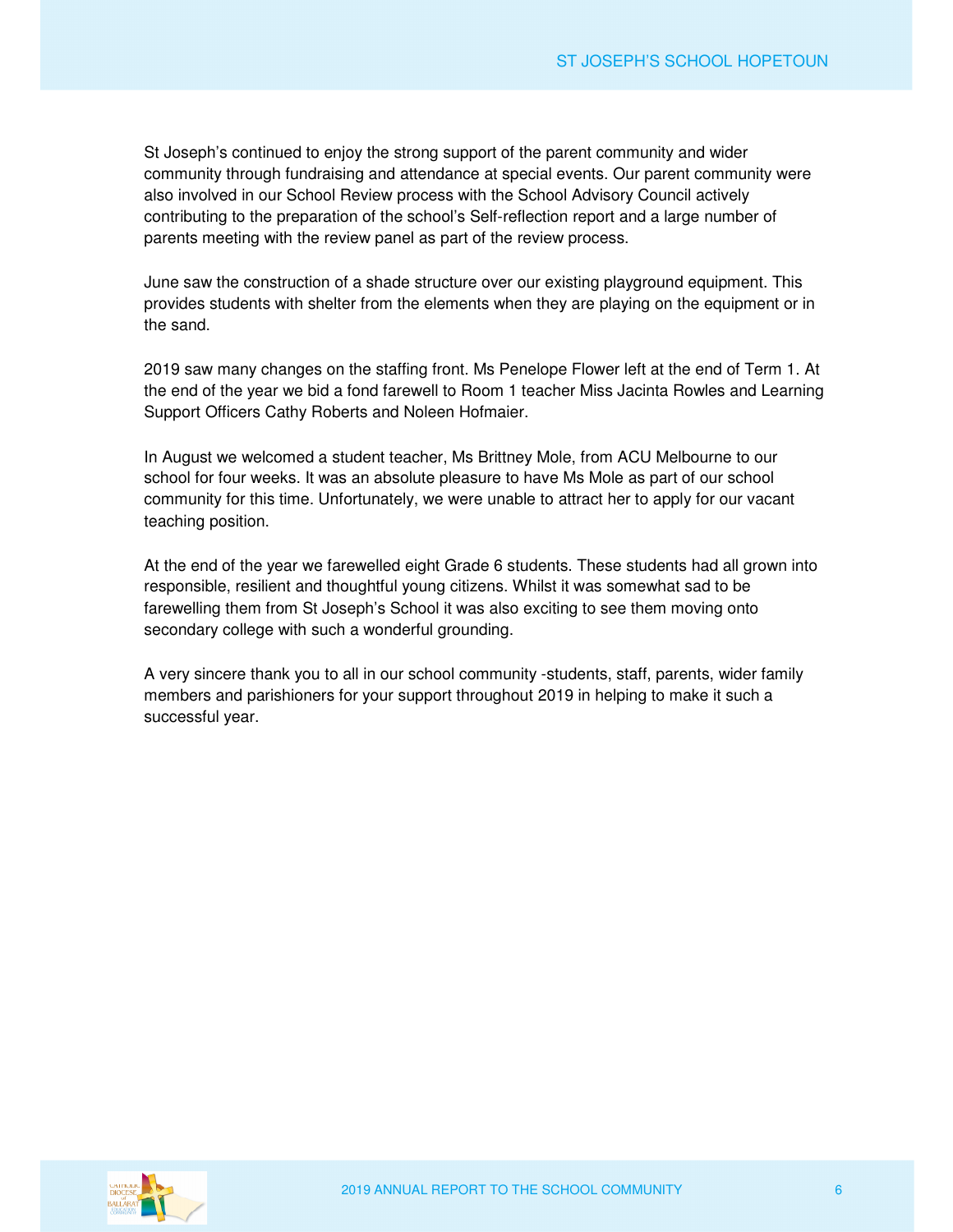## **Catholic School Culture**

#### **Goals & Intended Outcomes**

*Goal as per 2019 Annual Action Plan:* To provide additional support to the teachers so that they can dialogue with colleagues in other schools and use the combined knowledge of other teachers to develop appropriate RE units that align with the new Awakenings RE curriculum and are relevant to the lives of our students.

#### **Achievements**

The school continued to teach the mandated Religious Education program 'Awakenings', using the Shared Christian Praxis method. This begins with students' life experiences, integrates it into our faith story and then encourages students to integrate the faith story back into their own life. During 2019 we continued to implement the revised Awakenings curriculum. This remains quite challenging for teachers as the format and planning is quite different to the previous curriculum. Mrs Carmel McCormick (Religious Education Advisor from Ballarat Catholic Education Office) has worked with class teachers to assist with planning and help to develop their knowledge and understanding of the curriculum. We were unable to work with other schools on our planning due to a number of difficulties.

School Masses and Liturgies were a feature of the Religious Education Program. Our Grandparents and Special Friends' Day Mass was again a huge success with many Grandparents and Special Friends' attending. Other Masses and Liturgies that students participated in were: Beginning of School Year, Ash Wednesday, Feast of St Joseph, Easter Liturgy, Mother's Day Liturgy, the Feast of St Mary MacKillop and Mission Week. In addition to this, Room 2 students led Stations of the Cross in our church each week during Lent. These Masses and Liturgies were very prayerful experiences and attended by many parents, family members and parishioners.

A highlight of our school's Feast Day celebrations was the creation of wall hangings that now adorn the walls in the Community Room. Each student selected an aspect of our school and created a representation on a material square. These were sewn together as a pictorial representation of all that encapsulates our school.

In 2019 we hosted St Mary's School Warracknabeal for our Catholic Education Week celebrations. Our day began with a Liturgy before all students headed to the Memorial Hall for a performance titled' Mr Huff'. It told the story of a boy who had a worry, which he carried around with him. Because he didn't deal with his worry it became bigger and bigger until it almost consumed him. The boy then decided to tackle his worry head on. It was only then that he noticed his worry getting smaller. Deep breathing, reading a book, singing a song and talking about your worries were all modelled to students throughout the performance as ways of coping with a 'Huff' or strategies to try when you're having a bad day. As always, this day was a wonderful opportunity to come together with another Catholic school in our cluster to celebrate who we are.

Room 2 students travelled to Penola in June to visit the Mary MacKillop Heritage Centre. Mary MacKillop began the Sisters of St Joseph, who are the congregational founders of our school.

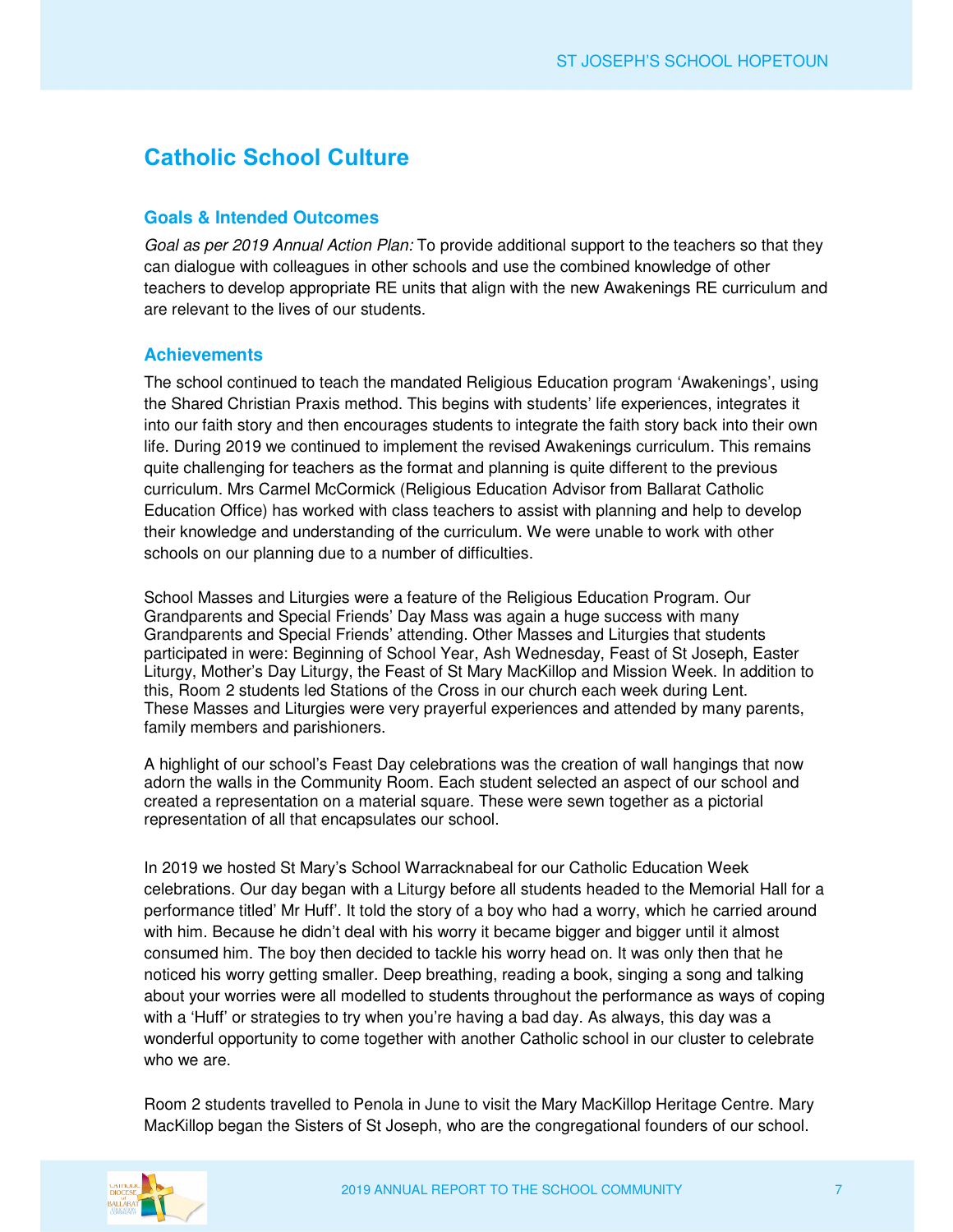The Sisters of St Joseph taught in our school from 1955-1988. The students enjoyed the opportunity to further develop their knowledge of St Mary MacKillop and were thrilled to see our school listed in Mary MacKillop Park in Penola.

Our students participated in activities for Refugee Week. Room 2 students read the book 'Flight' by Nadia Wheatley. This is a very moving and powerful book. The narrative steers us through one family's perilous journey, with a text rich in both the suspense of external events and the warmth and reassurance between the adults and their child. The author and illustrator have worked together beautifully to begin with the image of Jesus, Mary & Joseph fleeing before shifting historical periods to more contemporary times by portraying a family fleeing from their war-torn country. Room 1 students activities focussed on the book 'Refugees' which focuses on 2 ducks needing to flee their environment due to damage caused by humans. This book is a gentle way to introduce students to the term Refugee. Jesus asks us to continue on his Mission by welcoming and accepting all people, by reaching out to and finding a place at our table for those in need and by advocating for those less fortunate than ourselves. Refugee Week was an important time for us to consider our role in continuing on Jesus' Mission.

In November our staff participated in our annual Religious Education Professional Development day. The topic was Enhancing Catholic School Identity. Staff looked at the different scales of the ECSI surveys, what our school's data says to us and how we can better teach religion and scripture to help our students understand our religion in the world we live in today. This professional development was directly linked to the School Review we undertook in August.

#### **VALUE ADDED**

- Staff participation in Professional Development
- Shared Christian Praxis Professional Development
- Improved scripture knowledge through increased focus on background information for staff and students
- Dedicated prayer spaces in both classrooms
- Regular opportunities for prayer and liturgy across the school
- Attendance of family members at school masses and liturgies
- Student participation in Religious Education lessons and prayer
- Supported planning from CEOB personnel

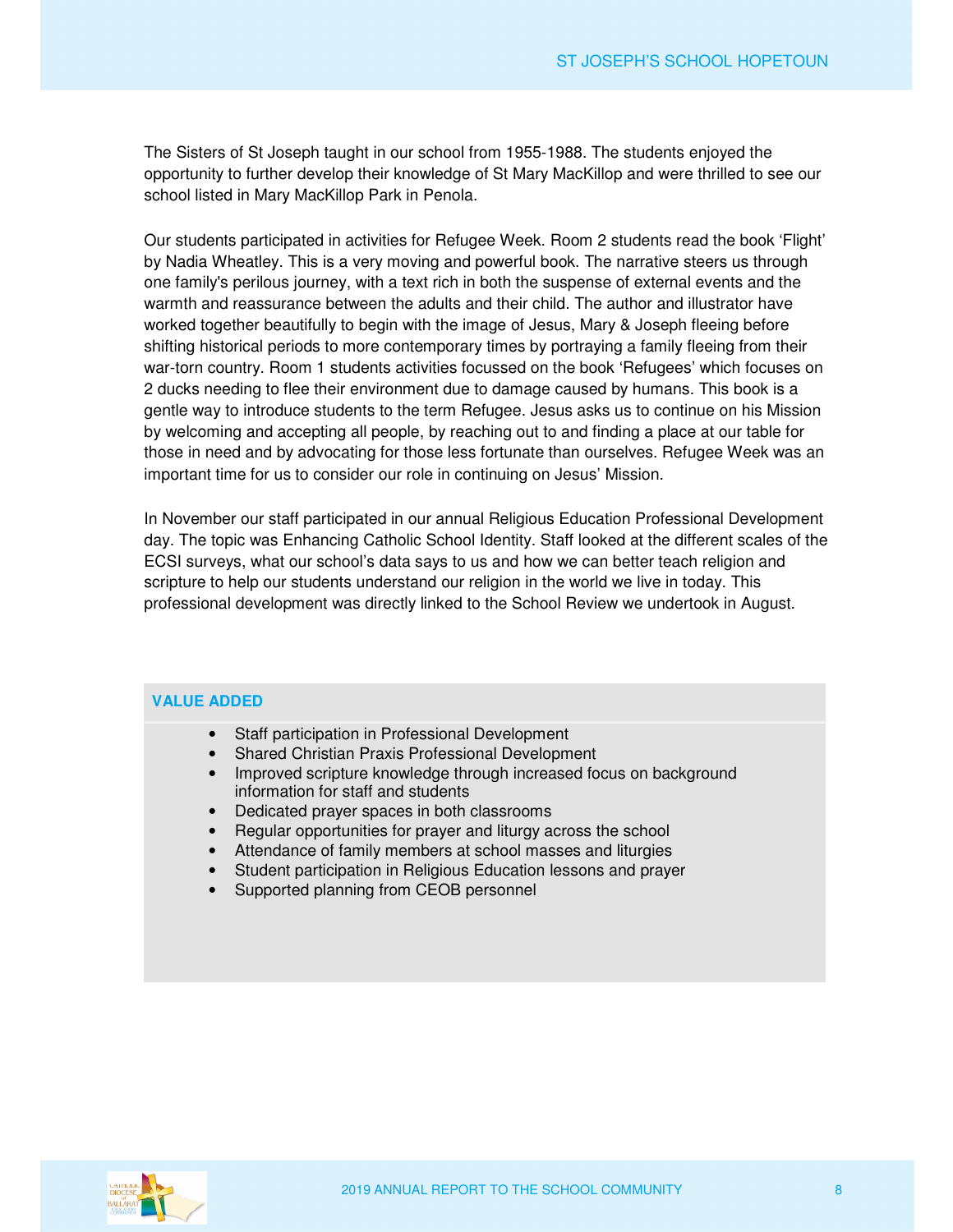## **Community Engagement**

#### **Goals & Intended Outcomes**

*There was no specific goal for Community Engagement in 2019.* 

#### **Achievements**

St Joseph's continued to benefit greatly throughout 2019 from the involvement of individuals and groups from the School and Parish Community:

- St Joseph's parents, families and friends
- Volunteer assistance at Sports days and other special events
- Working Parties for catering, fundraising etc
- Attendance at Working Bees

\$10,000 was raised by our parents throughout 2019 from a variety of fundraising events. This money was used for purchasing new classroom readers, science kits, upgrading maths equipment and other resources for students. A new shade structure for the playground and new laptops and printers for both classrooms were also major purchases throughout the year.

The school was active in its support of Caritas Australia, Australian Catholic Mission and Red Cross through the many fund-raising events organised by the Junior Red Cross and Mission Group.

Members of the Junior Red Cross and Mission Group assisted with the delivery of Meals on Wheels, took their turn on the Church cleaning roster, visited Corrong Village and watered the Courtyard at the Memorial Hall as part of their service activities to the community.

Our students participated in a variety of events and activities, both school based and community based. These included the Anzac Day Ceremony, Remembrance Day service, celebrating Book Week and Cluster activities with surrounding schools, in addition to participating in both Clean Up Australia Day and National School's Tree Day. The students showed excellent behaviour and participation in these events and are to be congratulated for the way they represented their school.

Other highlights of special community events were the Mother's Day morning tea, Father's Day breakfast and Grandparents and Special Friends Day celebrations.

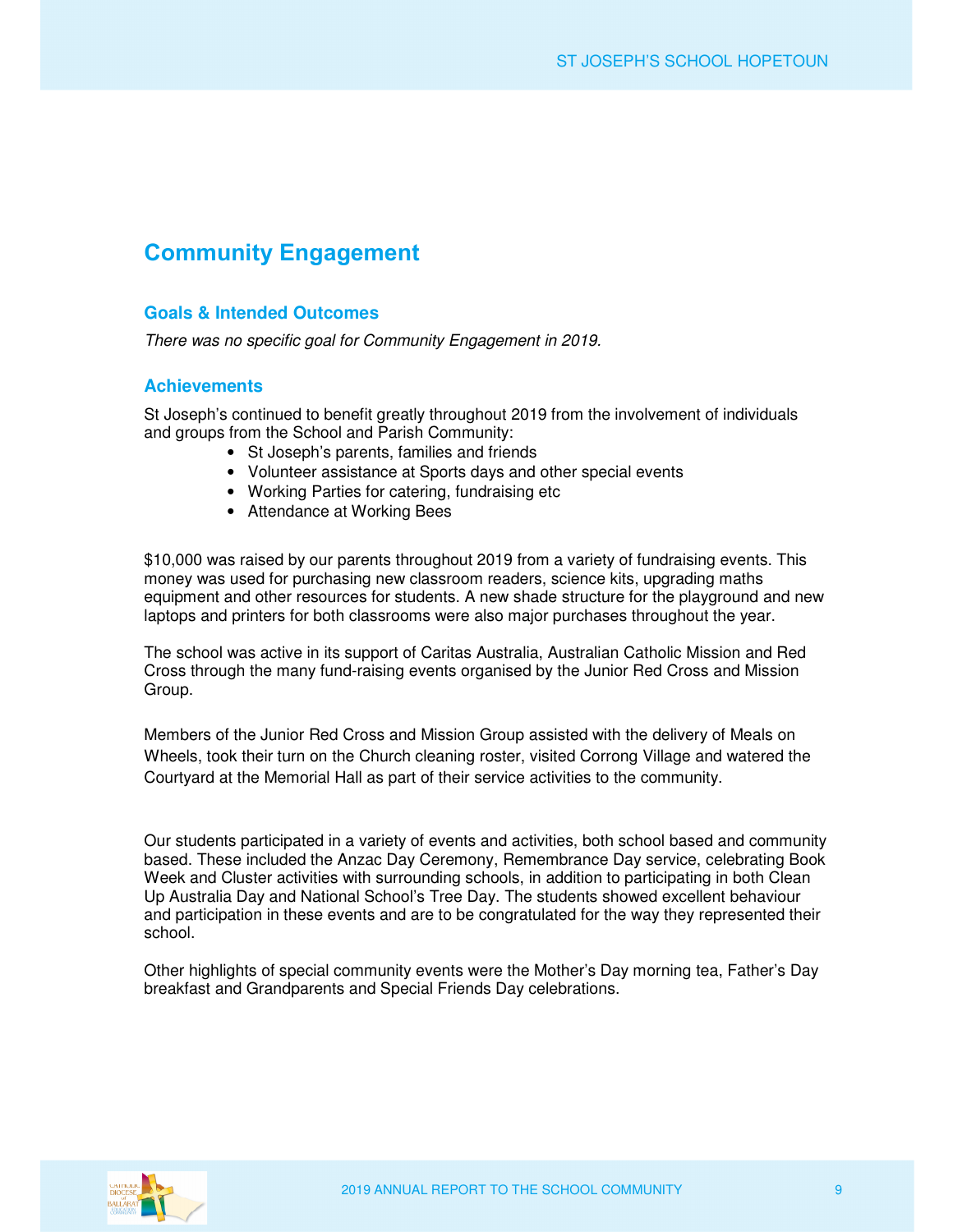#### **PARENT SATISFACTION**

The following are extracts from our school's External Review Report regarding Community Engagement.

#### **Partnering with Families:**

- CHECS survey results (5.09) respondents believe effective practices are evident
- All focus groups students, staff and parents readily state that the school has developed a strong sense of community in which everyone feels safe, valued and respected.
- The school provides many and varied opportunities for families to be involved in the life of the school, and many families have taken up the call to act as volunteers.
- The school newsletter regularly features articles on parenting ideas. In this way the school endeavours to assist parents in raising their children.
- Teachers write weekly articles to keep the parents informed about what their children are learning at school. This enables parents to support the school's efforts and the learning needs of their children at home.
- The family buddy system has been a success in welcoming and inducting new families into the school community.

#### **Community Partnerships:**

- CHECS survey results (5) indicate respondents believe effective practices are evident.
- The school has a good reputation in the wider community, and, for many parents, St Joseph's is the school of choice. They declare that their children 'just love coming to school' where they have friends to play with and teachers who care for them.
- St Joseph's recognises the need to build positive relationships in the local community. As mentioned earlier, the school participates in a number of community service activities and, in doing so, it not only enhances its relationships with community organisations, it also continues its contribution to a just society.
- Through its partnership with other schools, St Joseph's provides sporting opportunities for its students which would not otherwise be available

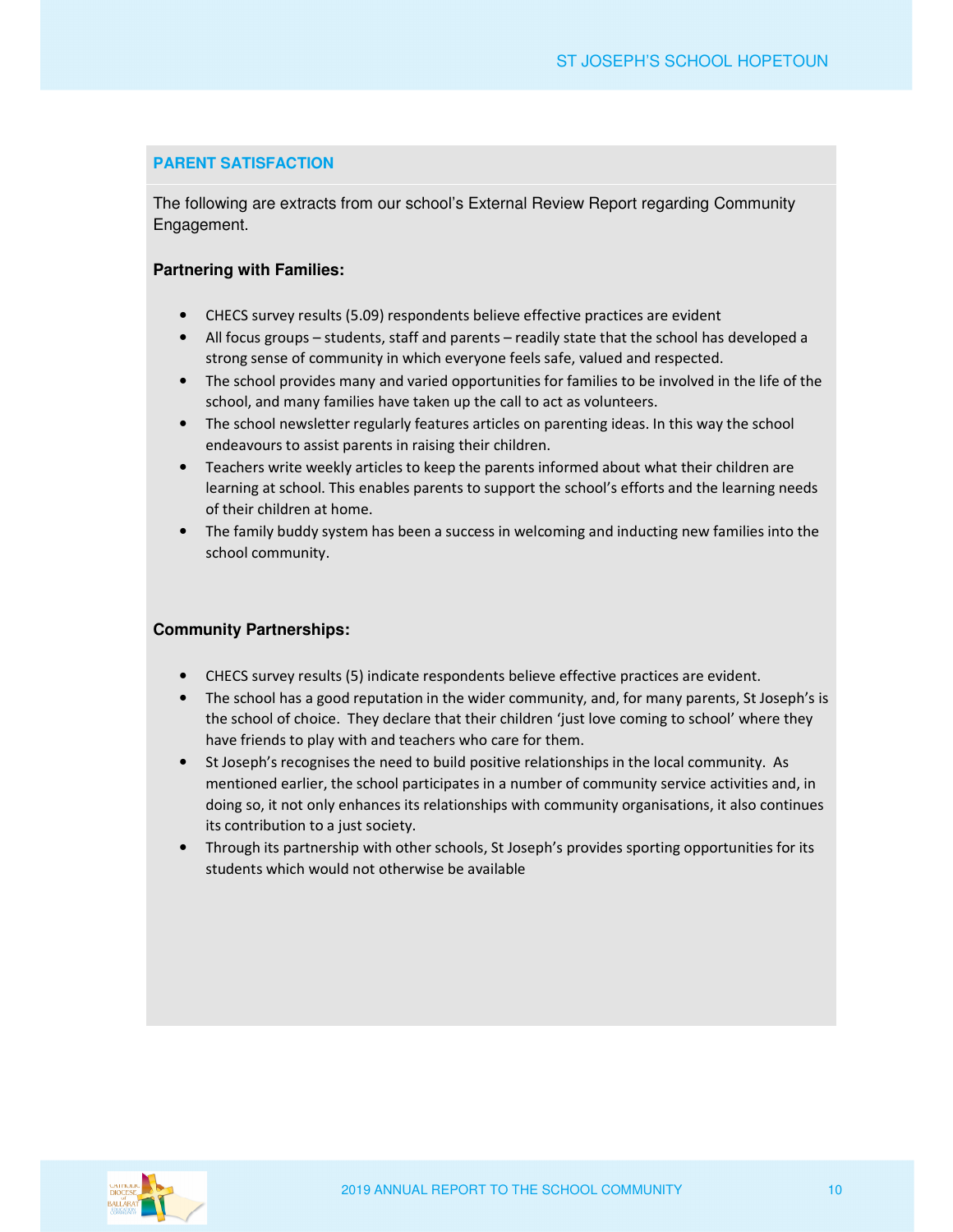## **Leadership & Stewardship**

#### **Goals & Intended Outcomes**

*Goal as per 2019 Annual Action Plan:* For the school to successfully prepare for and undertake school review.

#### **Achievements**

In August 2019 the school undertook a very intensive, and extensive, School Review. The staff and School Advisory Council members put many hours into preparing the school's Self-Reflection Report. The school review was a very affirming process where the terrific work of St Joseph's School was acknowledged and celebrated. The key priorities for the next 5 years of our school's School Improvement Framework are:

- Developing a *recontextualised* understanding of our Catholic faith and traditions, evident in the explicit connections between faith and life in a diverse society.
- Strengthening the positive, safe and engaging learning environment focussing on embedding a culture of continuous improvement and achievement.
- Improving family/school partnership in the wellbeing and learning needs of all members of the school community.

The School Advisory Council met on the third Tuesday of each month, during school terms. During the course of the year, as part of its work, the School Advisory Council revised the following policies:

- \* School Fee Policy
- \* Discrimination & Harassment Policy
- \* Electronic Mail, Intranet & Internet Policy
- \* Purchasing Policy
- \* Conflict of Interest Policy
- DOBCEL Occupational Health & Safety Policy
- DOBCEL Enrolment Policy

In addition, the School Advisory Council also gave time for consideration of the following:

- \* Induction/Renewal<br>\* Child Safe Standar
- Child Safe Standards
- \* 5 Year Maintenance Plan
- \* Annual Action Plan
- Integrity in the Service of the Church workshop
- \* Priority Spending<br>\* Sebeel Vicion Ste
- \* School Vision Statement
- \* Pupil Free Days<br>\* Camps & Excurs
- Camps & Excursions
- Student Voice, empowerment & participation
- General Maintenance & Improvements
- VRQA Audit
- School Review workshops and survey

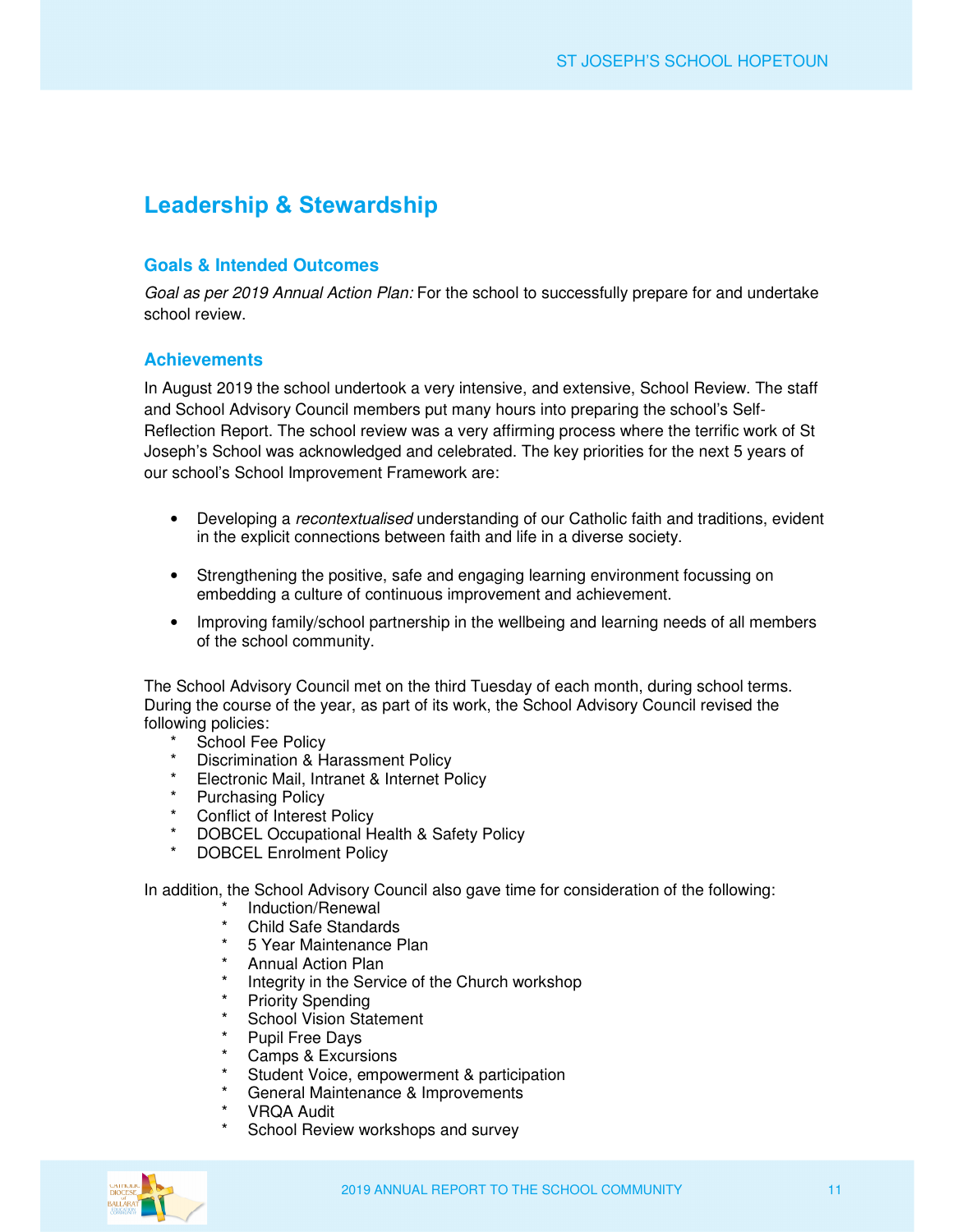\* DOBCEL (Diocese of Ballarat Catholic Education Limited)

| <b>EXPENDITURE AND TEACHER PARTICIPATION IN PROFESSIONAL LEARNING</b>                                     |                |  |  |  |  |
|-----------------------------------------------------------------------------------------------------------|----------------|--|--|--|--|
| <b>DESCRIPTION OF PL UNDERTAKEN IN 2019</b>                                                               |                |  |  |  |  |
| Professional Learning Communities, including Learning Cycles &<br>$\bullet$<br>moderation of student work |                |  |  |  |  |
| <b>Writing Professional Development</b><br>$\bullet$                                                      |                |  |  |  |  |
| Nationally Consistent Collection of Data<br>$\bullet$                                                     |                |  |  |  |  |
| <b>Religious Education</b><br>$\bullet$                                                                   |                |  |  |  |  |
| First Aid, CPR & Defibrillation<br>$\bullet$                                                              |                |  |  |  |  |
| O. H. & S.<br>$\bullet$                                                                                   |                |  |  |  |  |
| <b>Learning Diversity</b><br>$\bullet$                                                                    |                |  |  |  |  |
| Graduate Teacher days<br>$\bullet$                                                                        |                |  |  |  |  |
| <b>Mandatory Reporting</b><br>$\bullet$                                                                   |                |  |  |  |  |
| Camps & Excursions online modules<br>$\bullet$                                                            |                |  |  |  |  |
| <b>Phonological Processing</b><br>$\bullet$                                                               |                |  |  |  |  |
| Work, Health & Safety Compliance Training<br>$\bullet$                                                    |                |  |  |  |  |
| <b>Bridges out of Poverty</b><br>$\bullet$                                                                |                |  |  |  |  |
| <b>Disability Standards</b><br>$\bullet$                                                                  |                |  |  |  |  |
| <b>Cued Articulation</b>                                                                                  |                |  |  |  |  |
| <b>Fundamentals of Reading</b><br>$\bullet$                                                               |                |  |  |  |  |
| <b>NUMBER OF TEACHERS WHO PARTICIPATED IN PL in 2019</b>                                                  | $\overline{4}$ |  |  |  |  |
| <b>AVERAGE EXPENDITURE PER TEACHER FOR PL</b>                                                             | \$2 231.50     |  |  |  |  |

#### **TEACHER SATISFACTION**

The following extracts from our school's External Review Report reflect Teacher Satisfaction.

#### **Shared Leadership**

CHECS survey results (4.86) indicate respondents believe effective practices are evident.

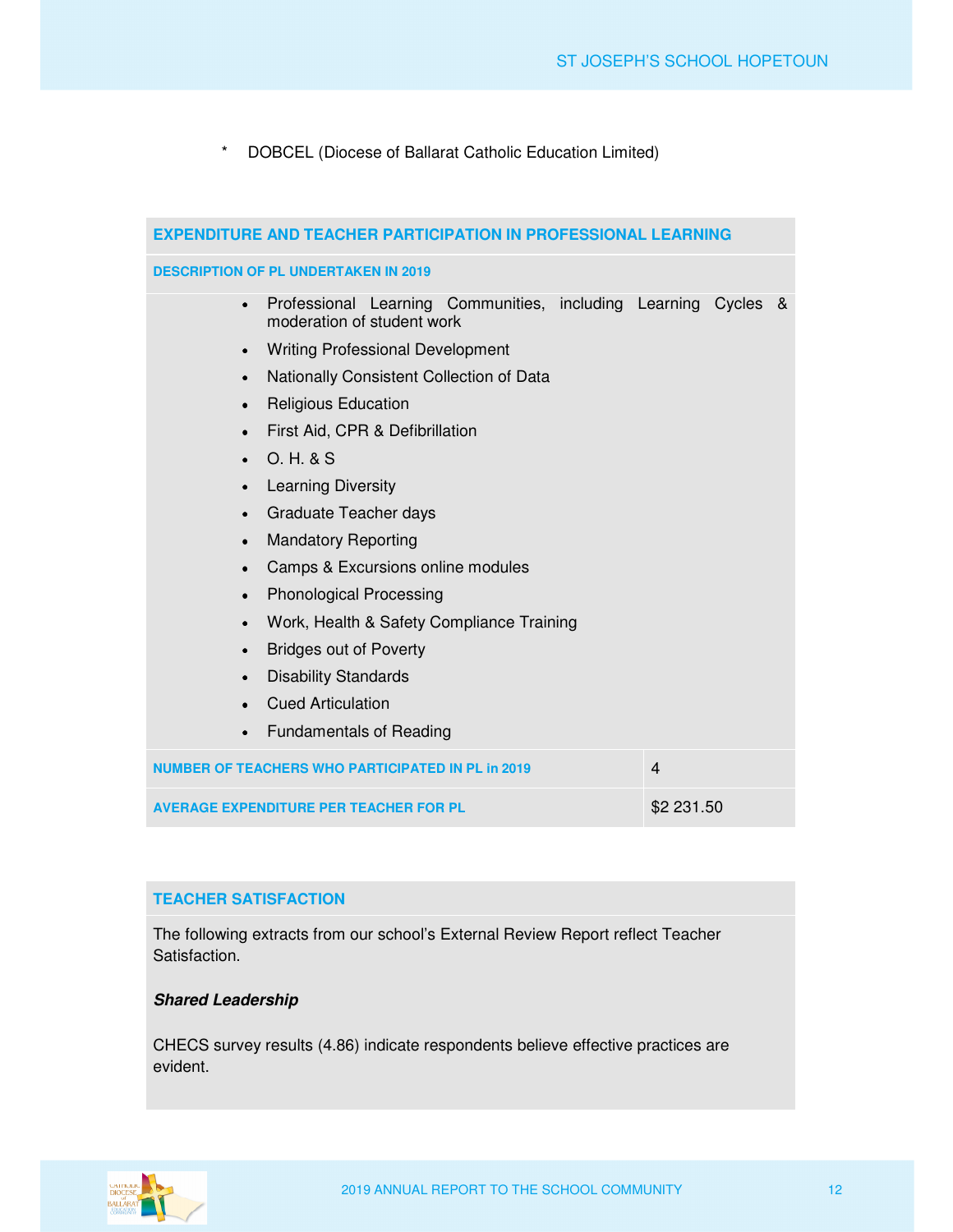Although the Organisational Climate Aggregate has declined the school is well above the mean for Australian schools.

Staff are collegial and work well in teams.

Allocation of extra funds permitted the Principal to have a reduced teaching load, which, in turn, enabled her to 'support teachers and lead learners'. (Unfortunately, inability to fill teaching roles brought this arrangement to an abrupt end.)

The Professional Learning Community process provides teachers with the opportunity to lead.

#### **Building Staff Capability**

CHECS survey results (4.71) indicate respondents believe effective practices are evident.

CEOB has provided support for graduate teachers to be mentored and coached.

Positive insight SRC data indicating improvements in many aspects of teaching.

Professional learning plans are directly linked to the school's Annual Action Plans.

The PLC process, PD in the Fundamentals of reading and writing, and peer feedback.

#### **A Culture of Continuous Improvement**

CHECS survey results (4.71) indicate respondents believe effective practices are evident. It is worth noting that 6 of the 7 respondents rated this component as 5 out of a possible 6.

A range of Professional Learning opportunities (external and internal) are provided, and all staff are encouraged and supported to participate in them.

Mentoring and coaching for graduate teachers.

High Parent satisfaction with the school's improvement focus.

#### **Stewardship of Resources**

CHECS survey results (4.71) indicate respondents believe effective practices are evident.

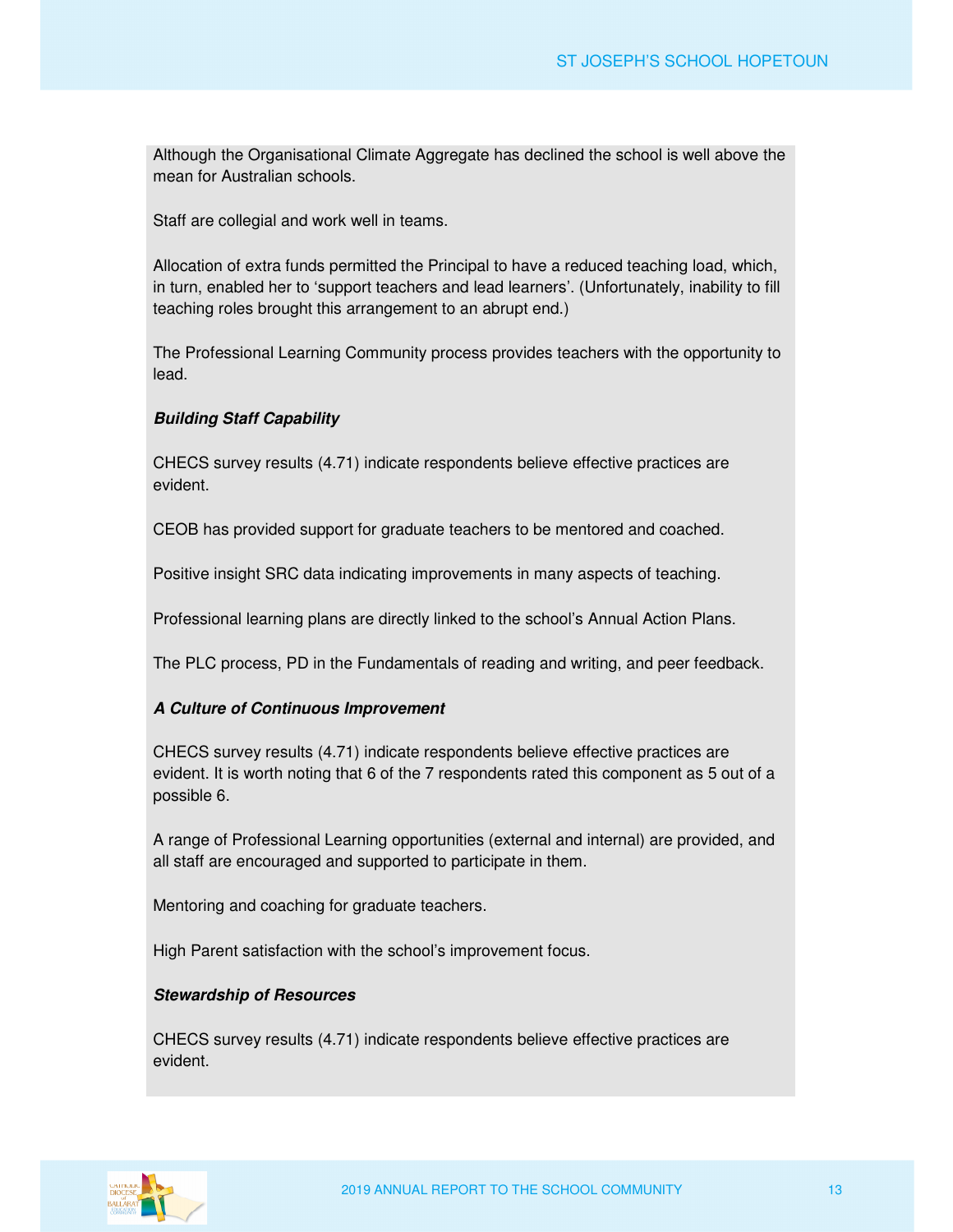Allocation of funds to appoint an extra classroom teacher and two extra Learning Support Officers.

Regular upgrading and refurbishment of facilities and resources provide a safe and positive learning environment for students and teachers.

The efforts of all staff are acknowledged and affirmed on days such as World Teacher's Day, Administration Officer's Day and Educational Support Officer's Day.

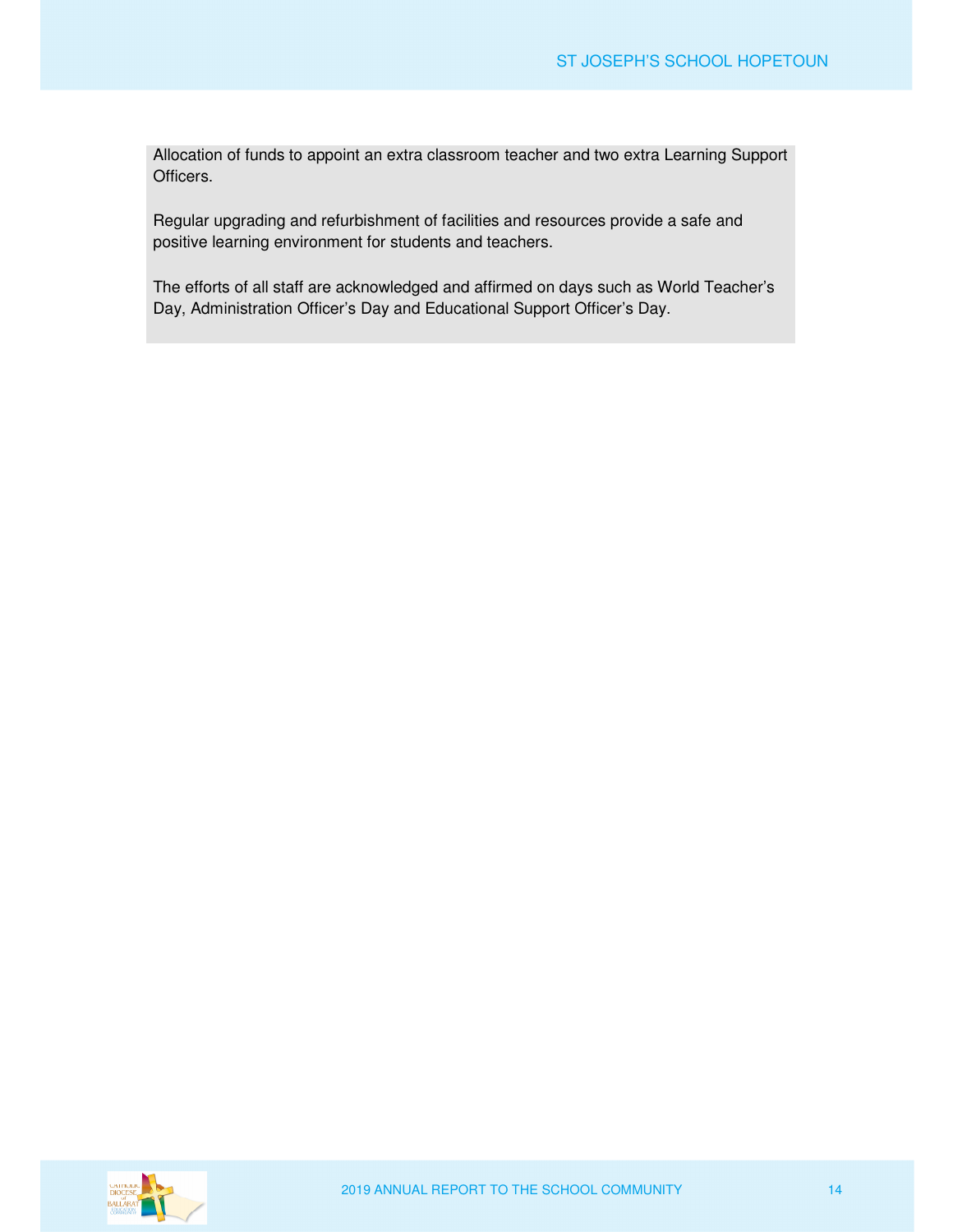## **Learning & Teaching**

#### **Goals & Intended Outcomes**

Goal as per 2019 Annual Action Plan

For the 2 new graduate teachers to be introduced to and supported in developing their knowledge of Professional Learning Communities, Essential learnings, CFATS, learning cycles, proficiency scales and all other areas related to PLC.

#### **Achievements**

Our strategic focus during 2019 was to continue to work towards becoming a Professional Learning Community (PLC). Professional Learning Communities are student centred, ensuring high levels of learning for all. Educators collaborate in planning and ownership is taken for all students in the school, not just the students in a particular teachers' class. During 2019 we worked with Mrs Emma Rutherford, Learning & Teaching Advisor from the Ballarat Catholic Education Office in our PLC work.

Our work on writing that we established in 2016 continued to be consolidated with learning cycles based on different genres of writing happening in each room. Student writing was moderated regularly by teachers and students were given feedback in regards to what they had achieved and their goals for future learning. During 2019 we further developed our BOOST teacher role, ensuring we had a senior teacher in both rooms for 2 days/week with a graduate teacher in order to maximise students learning. Unfortunately, due to staffing difficulties in Room 2, this BOOST teacher role was only for term 1.

Our PLC work with Reading continued with learning cycles established for teaching specific reading strategies throughout the year. 'I can' statements were written for each strategy. The staff began work on developing pre and post testing for reading.

The school continued to use the Numeracy resource, Stepping Stones for classroom use in the teaching of mathematics. In addition to this, the online maths resources Matific and Prodigy were utilised to further improve students' skills and understandings in mathematics.

#### **STUDENT LEARNING OUTCOMES**

Over the last three years, most students in grades 3 & 5 have met National Minimum Standards. Where there are small cohorts of students, the examination of percentages alone can lead to quite misleading interpretation as the performance of just one or two individuals can impact significantly on overall percentages. As a result, the teaching staff has engaged in analysis of individual student results to make better informed judgments of student capabilities and educational need to inform future learning.

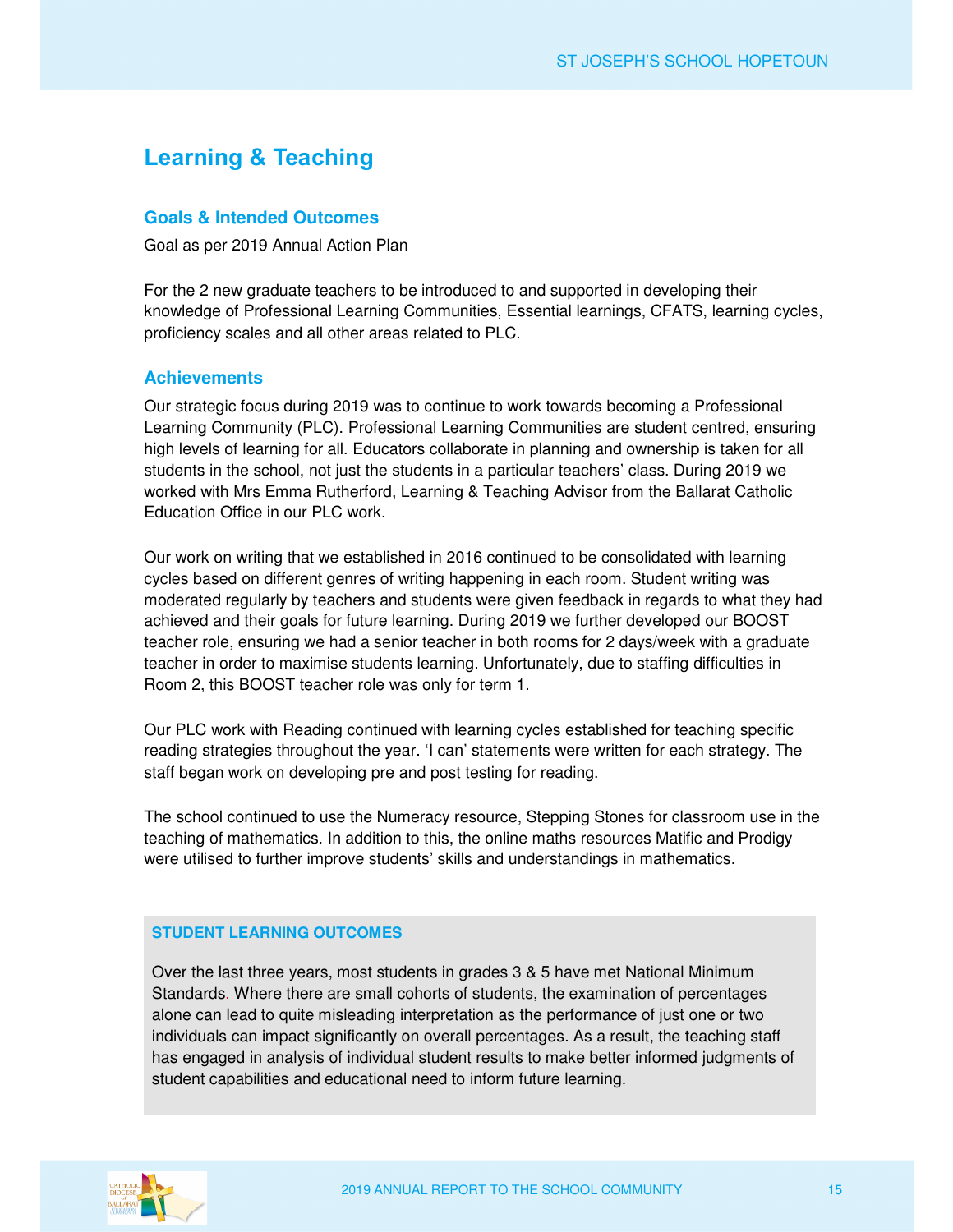## **Wellbeing**

#### **Goals & Intended Outcomes**

*There was no specific goal for Wellbeing in 2019.* 

#### **Achievements**

The school continued the explicit teaching of the Rights, Resilience and Respectful Relationships program during 2019. This program compliments the Bounce Back Resiliency program that has been taught for a number of years. These varied experiences aimed to teach children how to keep themselves safe from harm, how to recognise the 'early warning signs' their body will give them if they are in an uncomfortable or unsafe situation and what to say and/or do to remove themselves from the situation.

Regular information was provided to parents and families throughout the year from a range of Mental Health, eSmart and Parenting resources.

Information sheets included:

- Giving kids scripts for social and school success.
- 35 Comprehension questions to ask at home
- Daily lessons in Resilience
- Balancing extra curricula activities
- Responding constructively to the Christchurch shooting
- Help kids feel good by doing good
- Helping children make and keep friends
- 6 tips for parenting anxious kids
- Encouraging healthy attitudes towards women
- Managing your child's anxiety
- Helping kids tolerate discomfort
- Technology holiday guide for parents
- Developing leadership skills in your child
- The loss of healthy rites of passage
- Leaving your fathering mark
- Protecting your child's online privacy

Our school was involved in recognising National Child Protection Week, which is a key opportunity for school communities to reflect on the centrality of the child in all that we do and the importance of ensuring the school setting is an environment in which our young people feel safe, supported and nurtured. National Child Protection week coincided with eSmart Week. eSmart Week was established to create awareness, solutions and ideas to keep children safe online. It is an initiative of the Alannah and Madeline Foundation, which was set up to protect children from violence.

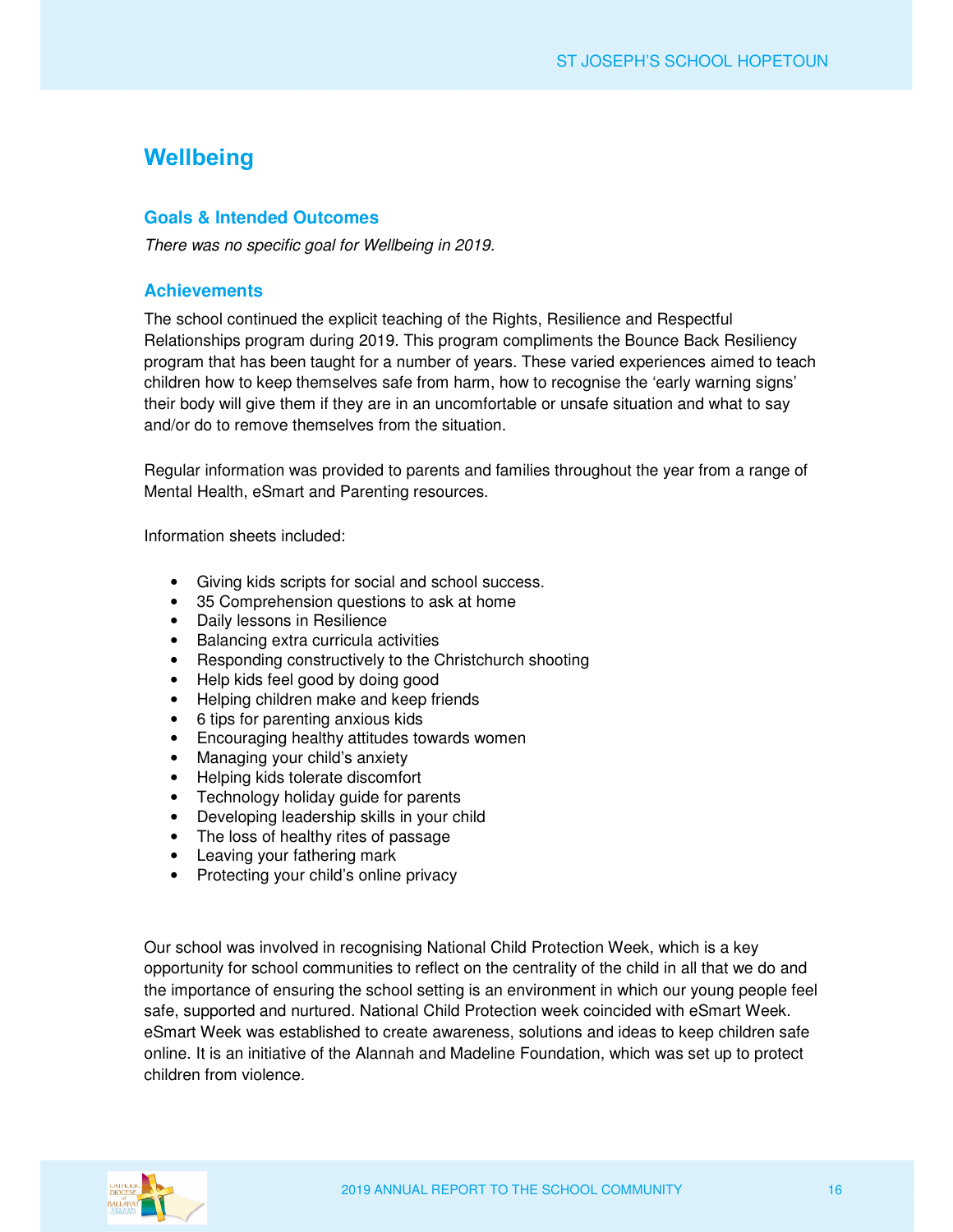Students joined with their buddies to create a display promoting ways to stay safe online and how they can create a safe and happy environment for themselves online and offline. This display was put up in our library for our whole school community to see and follow our message of being kind and safe online.

Students' achievements were celebrated at Friday assemblies and awards were given to recognise the efforts and achievements of students. Every Monday morning a student was randomly selected as 'Star of the Week'. This was an opportunity for our school community to celebrate the chosen student. The student was interviewed and a display created outside the classrooms and included in the newsletter as a special way to celebrate the uniqueness of each child.

We were very fortunate to have the continued services of an Additional Learning Needs Advisor, Educational Psychologist and Speech Therapist to work with students. These professionals made several visits to the school during the year to work with students, parents and teachers.

Sixteen students participated in special programs throughout the 2019 year with a Learning Support Officer. Some of these programs included MiniLit, MultiLit, SPELD Reading Program and Sounds & Letters Intervention.

#### **VALUE ADDED**

- Student participation in Wellbeing experiences including Rights, Resilience & Respectful Relationships, Bounce Back and eSmart.
- Individual Learning Plans for students with diverse learning needs
- Intervention programs for students with diverse learning needs
- Buddy support
- Continued emphasis on a 'Healthy Community' and making healthy choices

#### **STUDENT SATISFACTION**

Most recent Insight SRC Student Data:

| Student experience      | 2016 | 2018 |
|-------------------------|------|------|
| <b>Student Morale</b>   | 79%  | 81%  |
| Connectedness to School | 89%  | 82%  |

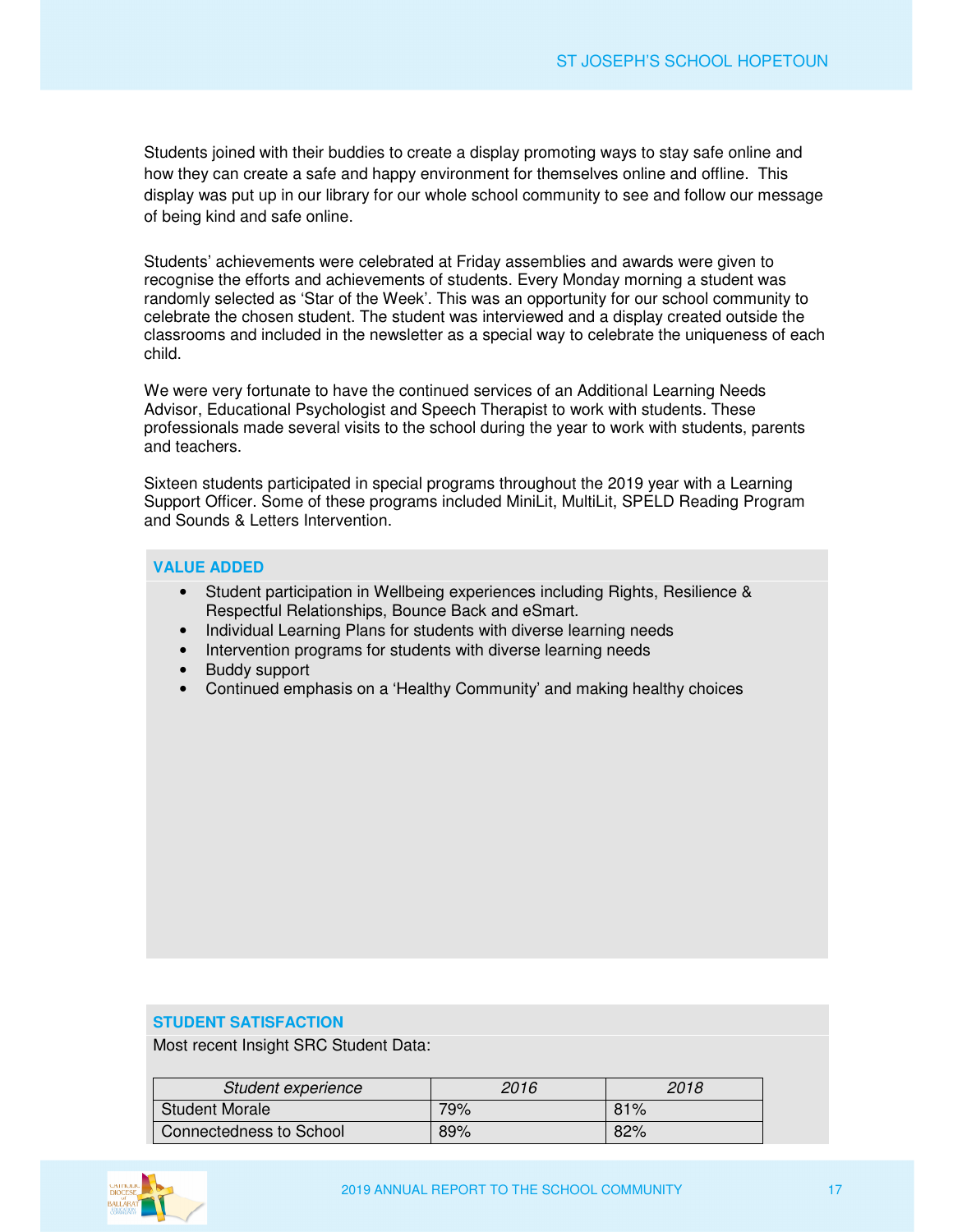| Purposeful Teaching         | 85% | 88% |
|-----------------------------|-----|-----|
| <b>Stimulating Learning</b> | 82% | 84% |
| Learning Confidence         | 85% | 72% |
| <b>Student Motivation</b>   | 88% | 83% |
| Connectedness to Peers      | 85% | 76% |

It is pleasing to note the improvement in Student Morale, Purposeful Teaching and Stimulating Learning from previous data. Despite improvement in these areas, Student Motivation and Learning Confidence has dropped from previous data.

#### **STUDENT ATTENDANCE**

#### **Non –Attendance**

Parents are required to notify schools in advance of any absence, where practicable. Where a student is absent and the students' parent has not informed the school by 10am on the morning of the absence, prompt communication occurs with the parents/guardians.

Parents of absent students are required to provide a written note, detailing the reason/s for absence on their child's return to school. If this does not occur an Absence note reminder is sent home from the principal, requesting a written explanation from parents.

Staff members are to bring to the attention of the Principal any student/s whose attendance is irregular, any students who do not provide written notes adequately explaining absences, or whose absences appear unwarranted.

The Principal will, after consulting with the class teacher, attendance records and the student and their parent/guardian, decide upon a strategy to be employed. As truancy is often indicative of other problems including engagement and family issues, the support strategies employed by the Principal will be determined on a case-by-case basis. However, they may include:

- Initial telephone contact with parents
- Counselling sessions for parents and/or students
- Home visits
- Formation of a support group
- School attendance as a prerequisite to extra-curricular activities
- Attendance rewards

Ongoing truancy issues will be reported by the Principal to the appropriate welfare and government agencies.

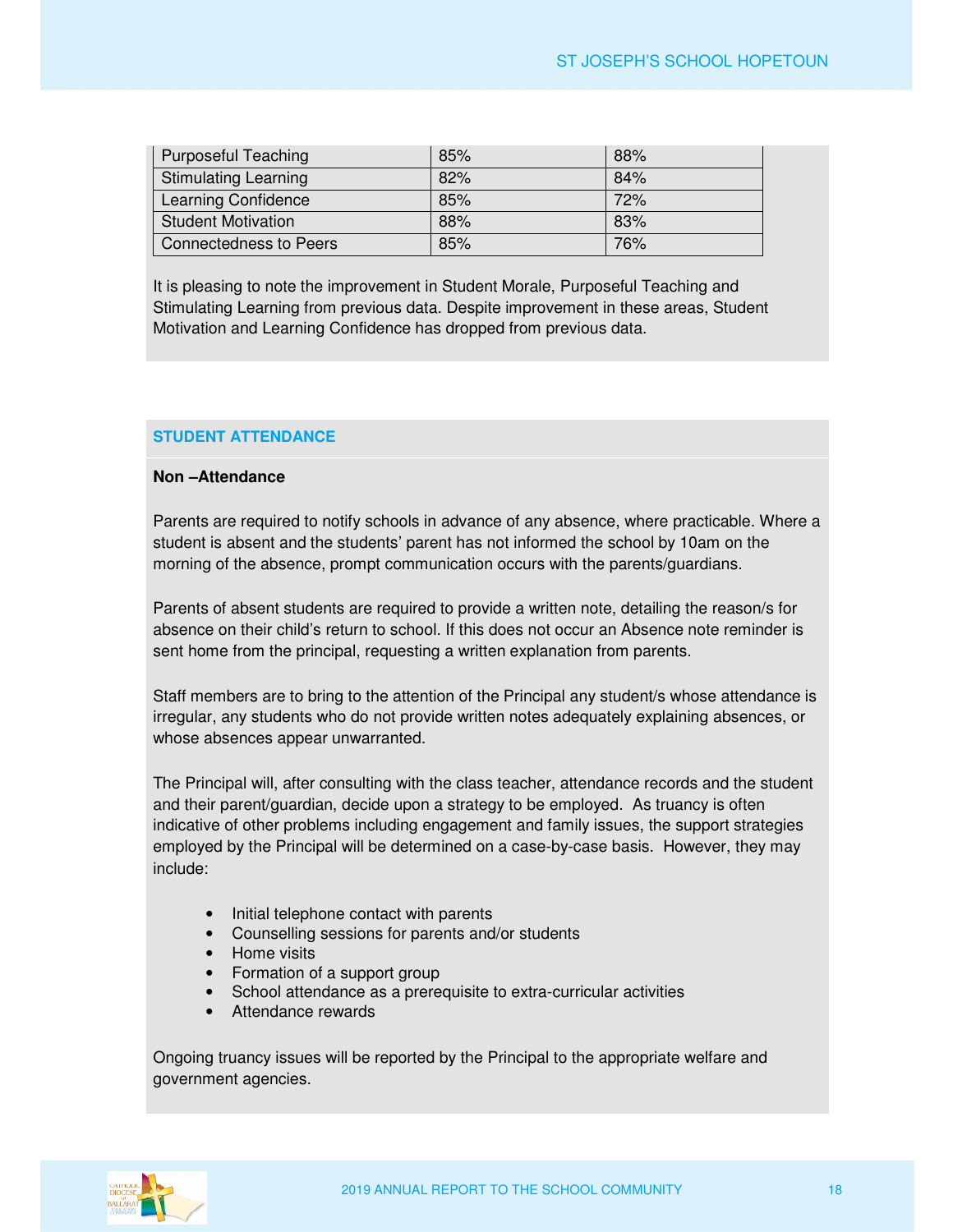## **Child Safe Standards**

#### **Goals and Intended Outcomes**

To fully inform Graduate teachers of the Child Safe Standards and their subsequent responsibilities.

#### **Achievements**

- All staff participated in induction/renewal of the Child Safe Standards
- The Principal remained the appointed Child Safe Officer of the school.
- The Role Description for the Child Safe Officer was reviewed.
- The Child Safe Policy was reviewed and updated to maintain compliance with legislation.
- The Statement of Commitment continued to be communicated to all members of the school community.
- The Code of Conduct continues to be signed by all new staff, volunteers and contractors.
- Documentation regarding the employment of staff and contractors is implemented when required.
- All staff at St Joseph's School have undertaken training in recognising suspected child abuse and the process in reporting suspected child abuse.
- St Joseph's School ensures risk assessments are conducted for all activities that students are involved in.
- The school has implemented strategies to promote the participation and empowerment of children.
- All staff undertook Mandatory Reporting eLearning modules.
- All staff participated in an information session about the Reportable Conduct Scheme.
- All updated documentation regarding the Child Safe Standards was updated on the school's website
- Students were explicitly taught the Rights, Resilience and Respectful Relationships program.
- Students were engaged in eSmart lessons to promote the safe use of digital technologies and safe online behaviour.
- Parents were provided with information about keeping their children safe online.
- Child Safety was a regular item on the School Advisory Council's monthly meeting.

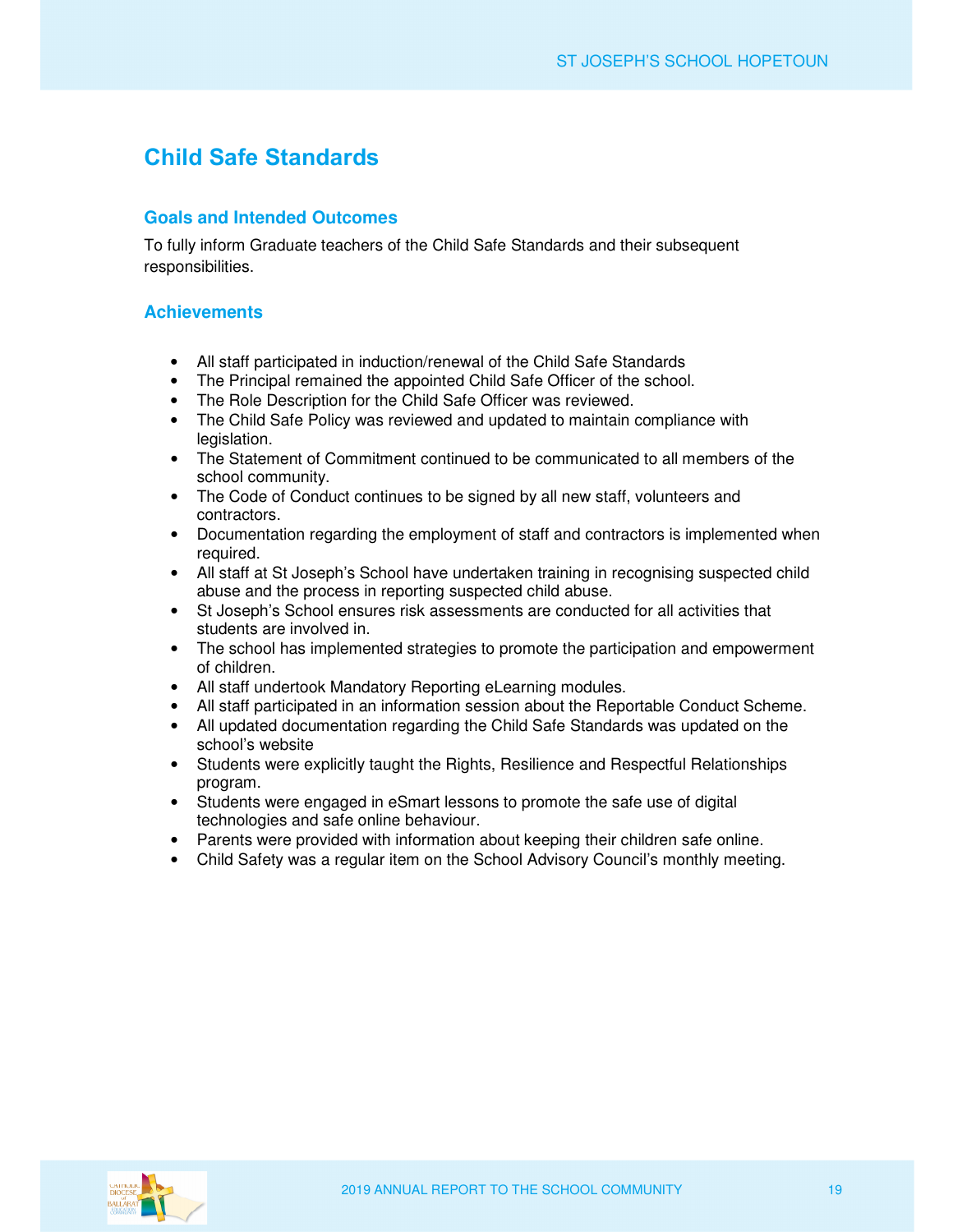## **Future Directions**

The school review during 2019 was a very affirming process where the terrific work of St Joseph's School was acknowledged and celebrated. The key priorities for the next 5 years of our school's School Improvement Framework are:

- Developing a *recontextualised* understanding of our Catholic faith and traditions, evident in the explicit connections between faith and life in a diverse society.
- Strengthening the positive, safe and engaging learning environment focussing on embedding a culture of continuous improvement and achievement.
- Improving family/school partnership in the wellbeing and learning needs of all members of the school community.

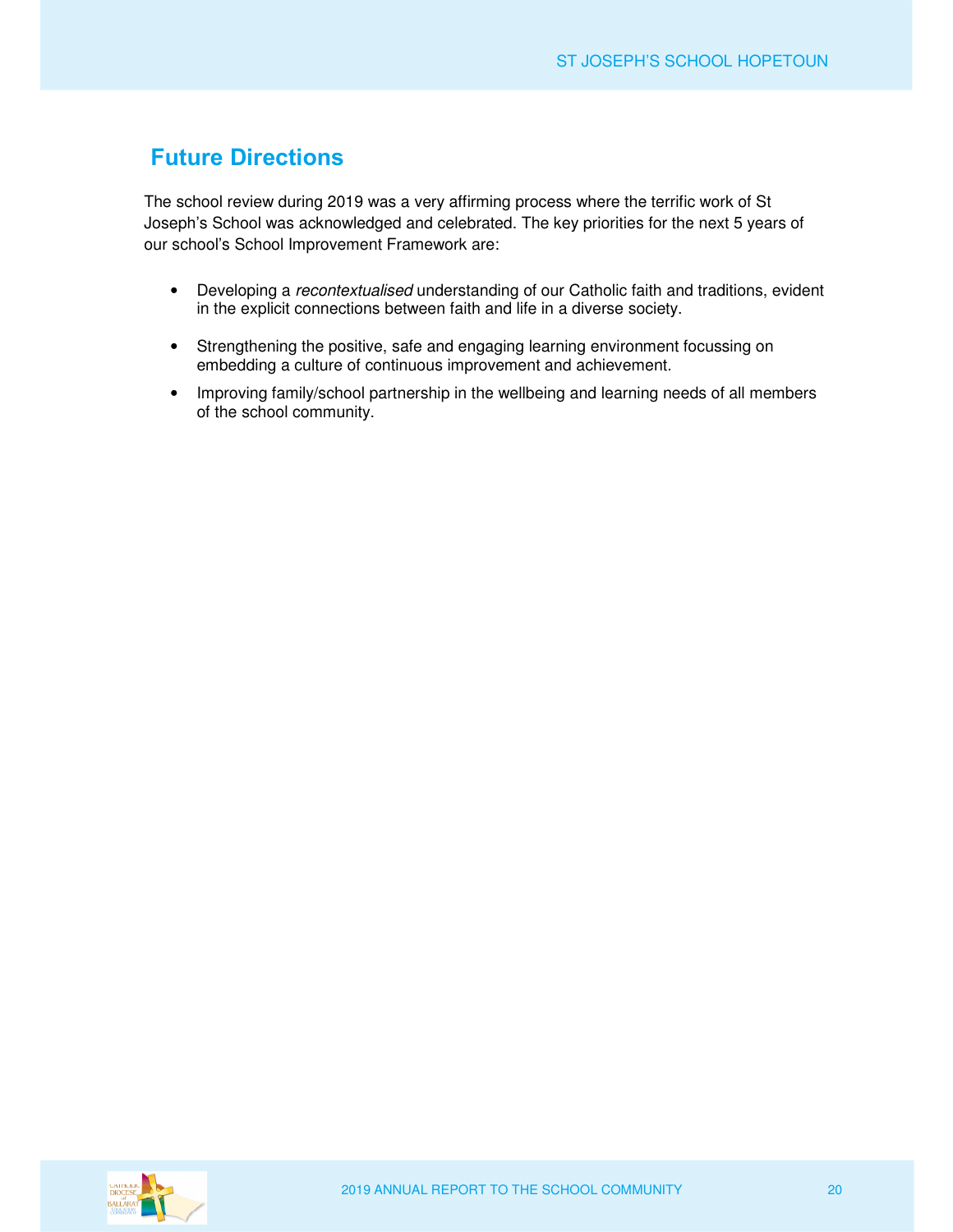| PROPORTION OF STUDENTS MEETING THE MINIMUM STANDARDS |              |              |                                       |              |                                       |
|------------------------------------------------------|--------------|--------------|---------------------------------------|--------------|---------------------------------------|
| <b>NAPLAN TESTS</b>                                  | 2017<br>$\%$ | 2018<br>$\%$ | 2017 - 2018<br><b>Changes</b><br>$\%$ | 2019<br>$\%$ | 2018 - 2019<br><b>Changes</b><br>$\%$ |
| YR 03 Grammar & Punctuation                          | 100.0        | 66.7         | $-33.3$                               | 100.0        | 33.3                                  |
| YR 03 Numeracy                                       | 100.0        | 100.0        | 0.0                                   | 100.0        | 0.0                                   |
| YR 03 Reading                                        | 100.0        | 66.7         | $-33.3$                               | 100.0        | 33.3                                  |
| YR 03 Spelling                                       | 100.0        | 83.3         | $-16.7$                               | 100.0        | 16.7                                  |
| YR 03 Writing                                        | 100.0        | 83.3         | $-16.7$                               | 100.0        | 16.7                                  |
|                                                      |              |              |                                       |              |                                       |
| YR 05 Grammar & Punctuation                          | 100.0        | 87.5         | $-12.5$                               | 100.0        | 12.5                                  |
| YR 05 Numeracy                                       | 100.0        | 87.5         | $-12.5$                               | 100.0        | 12.5                                  |
| YR 05 Reading                                        | 100.0        | 100.0        | 0.0                                   | 100.0        | 0.0                                   |
| YR 05 Spelling                                       | 100.0        | 87.5         | $-12.5$                               | 100.0        | 12.5                                  |
| YR 05 Writing                                        | 100.0        | 87.5         | $-12.5$                               | 100.0        | 12.5                                  |
|                                                      |              |              |                                       |              |                                       |

## **School Performance Data Summary**

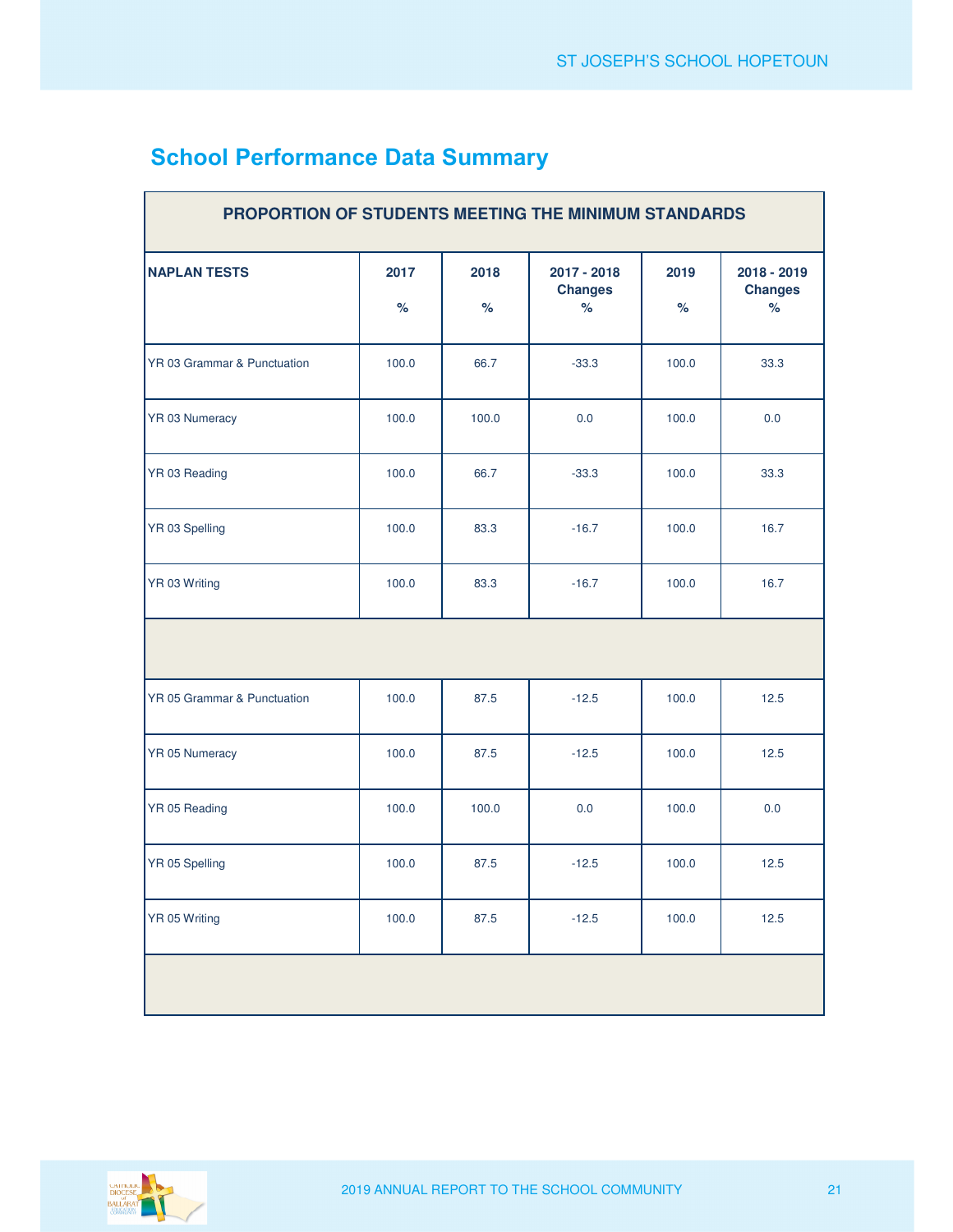

| AVERAGE STUDENT ATTENDANCE RATE BY YEAR LEVEL | $\%$ |
|-----------------------------------------------|------|
| <b>Y01</b>                                    | 89.9 |
| Y02                                           | 90.0 |
| Y03                                           | 91.5 |
| Y04                                           | 93.4 |
| Y05                                           | 90.9 |
| Y06                                           | 90.7 |
| Overall average attendance                    | 91.1 |

| <b>TEACHING STAFF ATTENDANCE RATE</b> |       |
|---------------------------------------|-------|
| Teaching Staff Attendance Rate        | 96.7% |